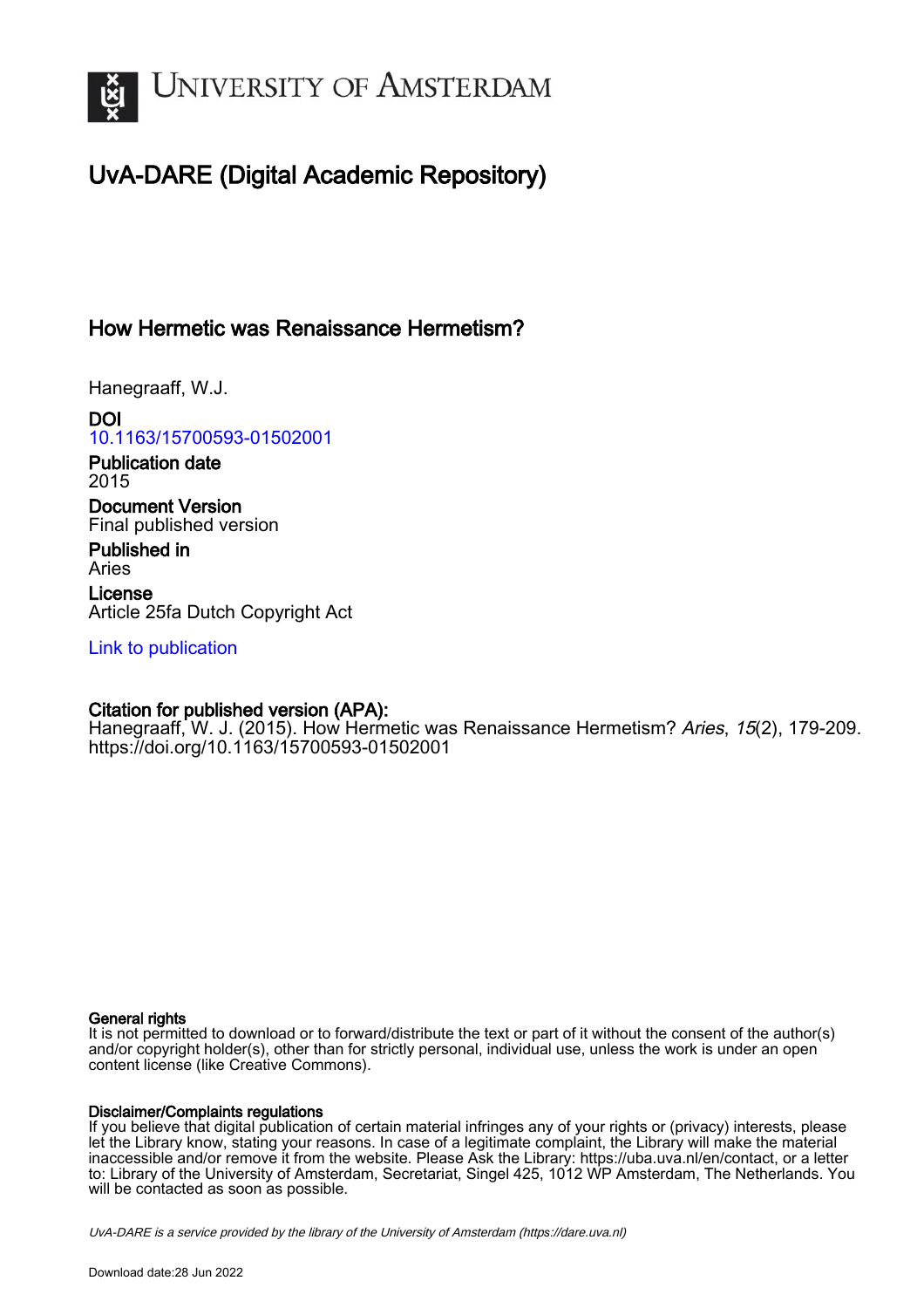



## <span id="page-1-0"></span>**How Hermetic was Renaissance Hermetism?**

*Wouter J. Hanegraaff* \* University of Amsterdam *[w.j.hanegraaff@uva.nl](mailto:w.j.hanegraaff@uva.nl)*

#### **Abstract**

Based upon key publications by Paul Oskar Kristeller (1938) and especially Frances A. Yates (1964), it has been widely assumed that an important "Hermetic Tradition" emerged during the Renaissance and that Marsilio Ficino's Latin translation of the *Corpus Hermeticum* (first ed. 1471) was at its origin. This article argues that these assumptions need to be revised. Close study of Ficino's original translation (on the basis of Maurizio Campanelli's recent reconstruction and critical edition, published in 2011) makes it questionable whether Ficino understood much of the Hermetic message at all; and the famous (unauthorized) first edition of the *Pimander* (1471) turns out to be corrupt in many crucial respects, leading to a long series of defective editions that obscured the actual contents of the *Corpus Hermeticum*for Renaissance readers. Hence we seem to be dealing with a Renaissance *discourse* about Hermes, but hardly with a Hermetic "tradition" in any meaningful sense of the word.

#### **Keywords**

Hermetic Tradition – Hermeticism – Hermetism – *Corpus Hermeticum* – Platonic Orientalism – Gnosis – Ecstasy – Frances A. Yates – Marsilio Ficino – Lodovico Lazzarelli – Gabriel du Préau – François Foix de Candale

This article is based upon a lecture given at the Warburg Institute, London, on 19 March 2014. I would like to thank Jean-Pierre Brach, Roelof van den Broek, Joyce Pijnenburg, and Maurizio Campanelli for their critical comments on an earlier version of this article, and I am grateful to Frans A. Janssen for an important correction. I would also like to acknowledge the *Bibliotheca Philosophica Hermetica* (Amsterdam) for its unique facilities that made it possible to physically compare all the available editions and translations of the *Corpus Hermeticum*.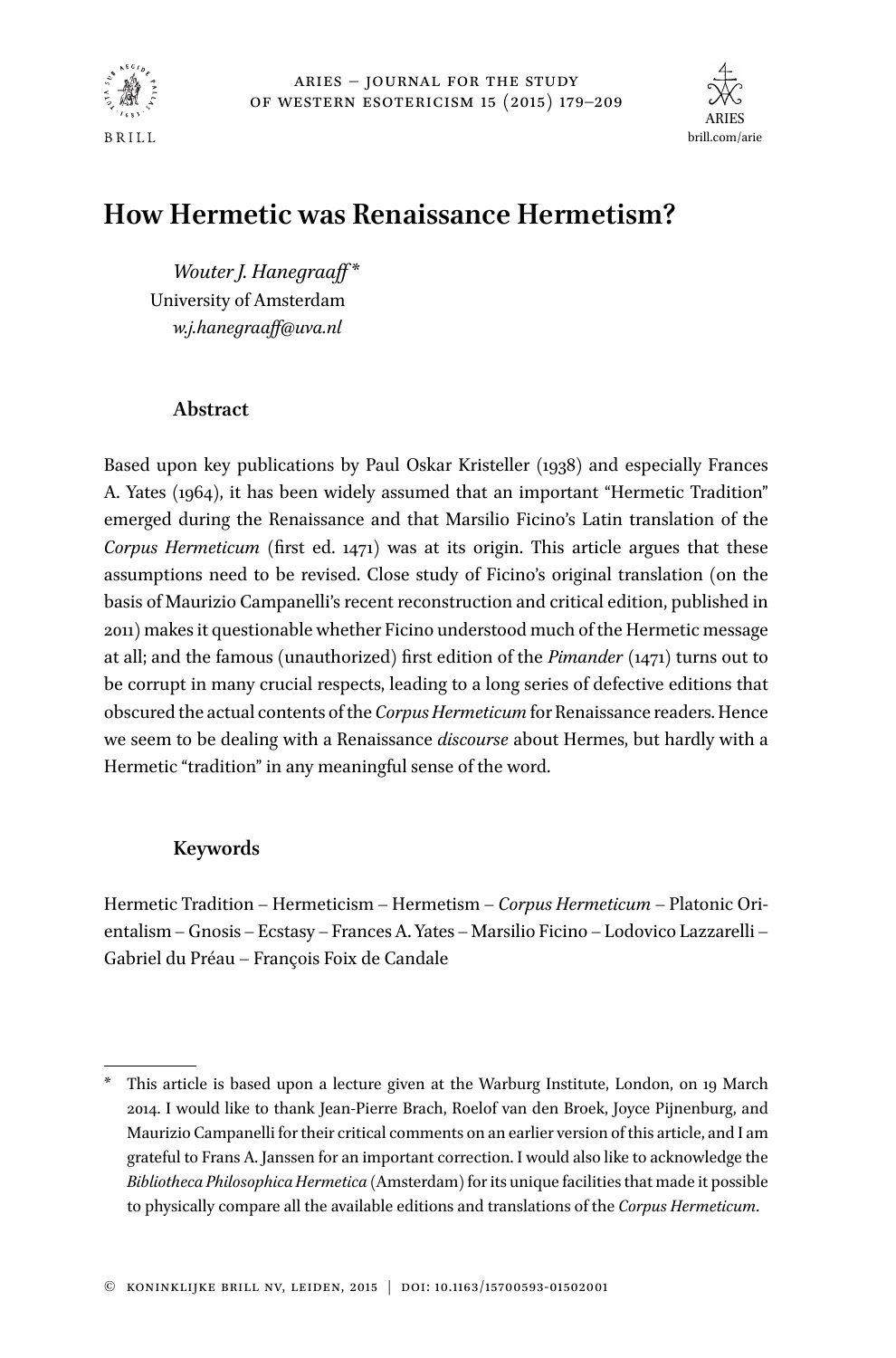180 hanegraaf hanegraaf is beskriuw in de koning van de koning van de koning van de koning van de koning van de koning van de koning van de koning van de koning van de koning van de koning van de koning van de koning van d

That the Latin translation of the *Corpus Hermeticum* by Marsilio Ficino (1433– 1499) was an event of considerable historical importance has been known to Renaissance historians since 1938, when Paul Oskar Kristeller first put it on the agenda in a seminal article in Italian, based on his then recently-completed *Supplementum Ficinianum* researches.1 To the wider public, it has been known since 1964, when Frances A. Yates brought "the Hermetic Tradition" to the attention of a mass audience by means of her much-noted book on Giordano Bruno.2 Since then, and up to the very present, a steadily growing number of publications have been referring to "Renaissance Hermeti(ci)sm" or the "Hermetic Tradition" of the Renaissance as an important dimension of early modern religion and philosophy.<sup>3</sup> However, it has long been known to specialists that these concepts are extremely questionable, for a combination of reasons that largely result from Frances Yates' popular influence. Let us begin by briefly summarizing these problems.4

#### **1 From Hermeticism to Hermetism**

A first problem is that none of the central figures in Yates' grand narrative (Marsilio Ficino, Giovanni Pico della Mirandola, Giordano Bruno) can be convincingly described as "Hermeti(ci)sts", while those for whom Hermetism *was*

<sup>1</sup> Kristeller, 'Marsilio Ficino e Lodovico Lazzarelli'.

<sup>2</sup> Yates, *Giordano Bruno and the Hermetic Tradition*.

<sup>3</sup> For instance Merkel & Debus, *Hermeticism and the Renaissance*; van den Broek & Hanegraaff, *Gnosis and Hermeticism*; van den Broek & van Heertum, *From Poimandres to Jacob Böhme*; Quispel, *Die hermetische Gnosis*; Gentile & Gilly, *Marsilio Ficino and the Return of Hermes Trismegistus*; Gilly & van Heertum, *Magic, Alchemy and Science 15th–18th Centuries: The Influence of Hermes Trismegistus*; Trepp & Lehmann, *Antike Weisheit und kulturelle Praxis: Hermetismus in der frühen Neuzeit*; Mulsow, *Das Ende desHermetismus*; Lucentini, Parri & Perrone Compagni, *Hermetism from Late Antiquity to Humanism*; Kaminski, Drügh & Herrmann, *Hermetik*; Ebeling, *Secret History of Hermes Trismegistus*; Moreschini, *Hermes Christianus*; Alt & Wels, *Konzepte des Hermetismus*; Alt, *Imaginäres Geheimwissen: Untersuchungen zum Hermetismus*.

<sup>4</sup> For detailed discussions of the points in the next section, with proper reference to the many scholars who have contributed to the debate over half a century since Yates' book on Bruno, see Hanegraaff, *Esotericism and the Academy*, 322–334. See also idem, 'Beyond the Yates Paradigm'; 'La fin de la tradition hermétique'; and 'Lodovico Lazzarelli and the Hermetic Christ'. I have also made the argument in a webinar format, available as 'The Revival of Platonic Orientalism'([http://www.youtube.com/watch?v=s2HCOuY-EiE\)](http://www.youtube.com/watch?v=s2HCOuY-EiE) and 'The Real Hermetic Tradition' [\(http://www.youtube.com/watch?v=gdLTDzFogzs\)](http://www.youtube.com/watch?v=gdLTDzFogzs).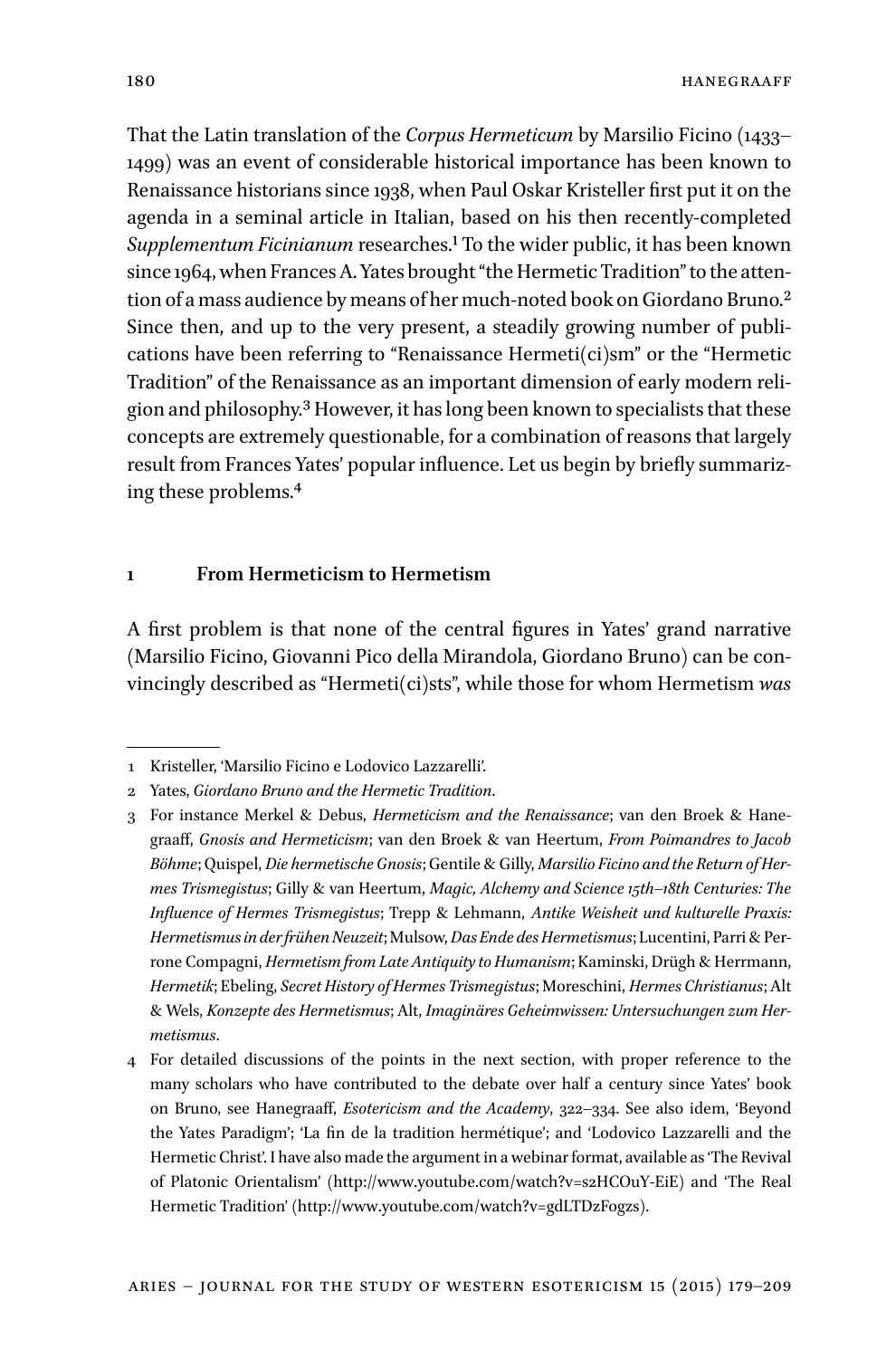in fact central (notably Lodovico Lazzarelli, and arguably Cornelius Agrippa5) were marginalized and discredited by her. In short, what Yates calls the "Hermetic Tradition" can hardly be called Hermetic at all: insofar as we can speak of a *real* Hermetic tradition, her book did everything to conceal its presence while replacing it with something else that did not fit the label. To prevent any misunderstandings, there is certainly no reason to suspect Yates of any conscious attempt at misleading her readers. Rather, as a typical pioneer, she seems to have been carried away by excitement about her discoveries, and systematic questions concerning issues of terminology, definition, and demarcation just do not seem to have occurred to her at the time.

The second problem is that Yates presented Hermeticism as deeply grounded in astral magic. This allowed her to make sensational claims about "magic leading to science" that went against the grain of current assumptions among historians of science and caused great controversy in the academic climate of the 1960s and 70s. However, although Ficino's 1471 translation of the *Corpus Hermeticum* was supposed to stand at the origin of this entire revival of "Hermetic magic", it so happens that it contains nothing that, by any definition,<sup>6</sup> could be construed as "magical" at all! Few readers noticed how skillfully Yates manipulated them (and probably herself as well) into perceiving Hermetism as thoroughly "magical", by means of a pervasive over-emphasis on the *Picatrix* and, notably, a few short passages from the *Asclepius* that were concerned with the animation of statues.7 Her argument is seriously undermined by the fact that precisely those texts had been known throughout the Middle Ages, and the notorious "god-making passages" had been highlighted and discussed at length from Augustine to William of Auvergne and beyond. In short: what was new in the Renaissance (the *Corpus Hermeticum*) was not magical, and what could be construed as"magical" (the *Picatrix* and *Asclepius* 23–24/37– 38) was not new. Of course this does not mean that "Renaissance magic" is not a real phenomenon: it just means that there is nothing specifically "Hermetic" about it.

<sup>5</sup> For Agrippa's dependence on Lazzarellian Hermetism, see Hanegraaff, 'Better than Magic'.

<sup>6</sup> On the conceptual problems of"magic", see Hanegraaff, *Esotericism andthe Academy*,164–177; and idem, 'Magic'.

<sup>7</sup> On this precise point, see Hanegraaff, *Esotericism and the Academy*, 333 nt 285: c.h ii–xviii are quoted rarely or not at all; only C.H. I is quoted ca. 24 times in the text (mostly in chapter 3) and 3 times in footnotes. For the *Picatrix* these numbers are 23 and 17; but for the *Asclepius* they are 80 and 29. Of those 80, at least 45 are to the passages on the animation of statues, and this number would expand considerably if one were to add the multiple references to e.g. "godmaking", "idolatry", or "bad magic".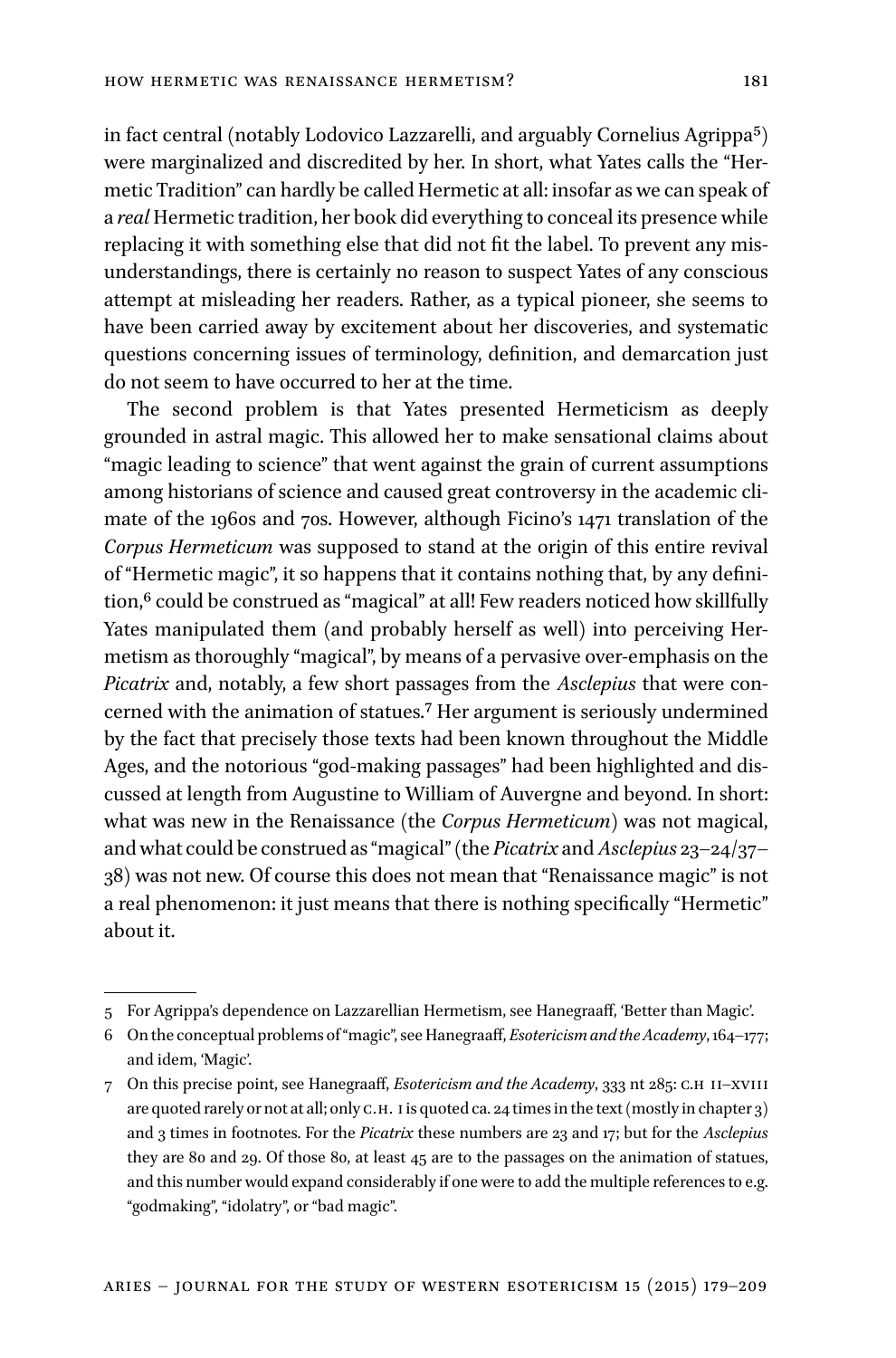182 hanegraaf hanegraaf hanegraaf hanegraaf hanegraaf hanegraaf hanegraaf hanegraaf hanegraaf hanegraaf haneg

Thirdly, the interest in Hermetism among Renaissance intellects does not constitute an autonomous tradition but was just one particular manifestation of a much more general phenomenon. Elsewhere, I have proposed to refer to it as "Platonic Orientalism": the belief, inherited from the Patristic apologists, in a very ancient wisdom tradition that supposedly originated in the Orient and had been passed on mainly through Platonism.8 A "Hermetic" version of this ancient wisdom narrative pointed to Hermes Trismegistus in Egypt as the earliest source of divine revelation, and is represented for instance by Lodovico Lazzarelli. An alternative "Zoroastrian" version pointed to Zoroaster in Persia, and is represented, *inter alia*, by Gemistos Plethon and Marsilio Ficino. Finally, a "Mosaic" version followed in the footsteps of the Patristic apologists and pointed to Moses among the Hebrews. This last form of Platonic Orientalism took the form of Christian kabbalah, due to Giovanni Pico della Mirandola's claim that the original wisdom had in fact been the divine kabbalah revealed at Mount Sinai as a secret wisdom for the priestly elite next to the public Law for the people of Israel. In short, what Yates presented as the "Hermetic Tradition" was in fact a Zoroastrian and Mosaic interpretation of Platonic Orientalism; and precisely the Hermetic interpretation was written out of her narrative.

Finally, moving beyond Yates' narrative and its influence, many later scholars have added further confusion to the notion of a "Hermetic Tradition" by failing to distinguish clearly between the "philosophical" Hermetica in the Renaissance and their "operative" or "technical" counterparts (especially alchemy, traditionally known as "the science of Hermes", and to a lesser degree astrology and natural magic).If any text can become"Hermetic" merely by virtue of being attributed to Hermes Trismegistus, while texts with perfectly similar contents that happen to be attributed to some other authority are thereby excluded from "the Hermetic Tradition", the terminology becomes an empty shell. In the rest of this article, I will be focusing exclusively on the transmission and reception of the "philosophical" Hermetica.

If "Hermeticism" or "the Hermetic Tradition" is better discarded as a meaningful category in the study of Renaissance culture, this certainly does not mean that the 15th/16th-century transmission and reception of the Hermetic writings loses any of its interest or importance. On the contrary, if we get rid of the inherited myths and misperceptions that adhere to this over-worked terminology, this will allow us to focus with more clarity on what actually took place.

<sup>8</sup> Hanegraaff, *Esotericism and the Academy*, 12–17 (and ch. 1, *passim*). The centrality of the patristic apologists (ibid., 17–28) to the Renaissance *prisca theologia*/*philosophia perennis* discourse has not received the recognition it deserves.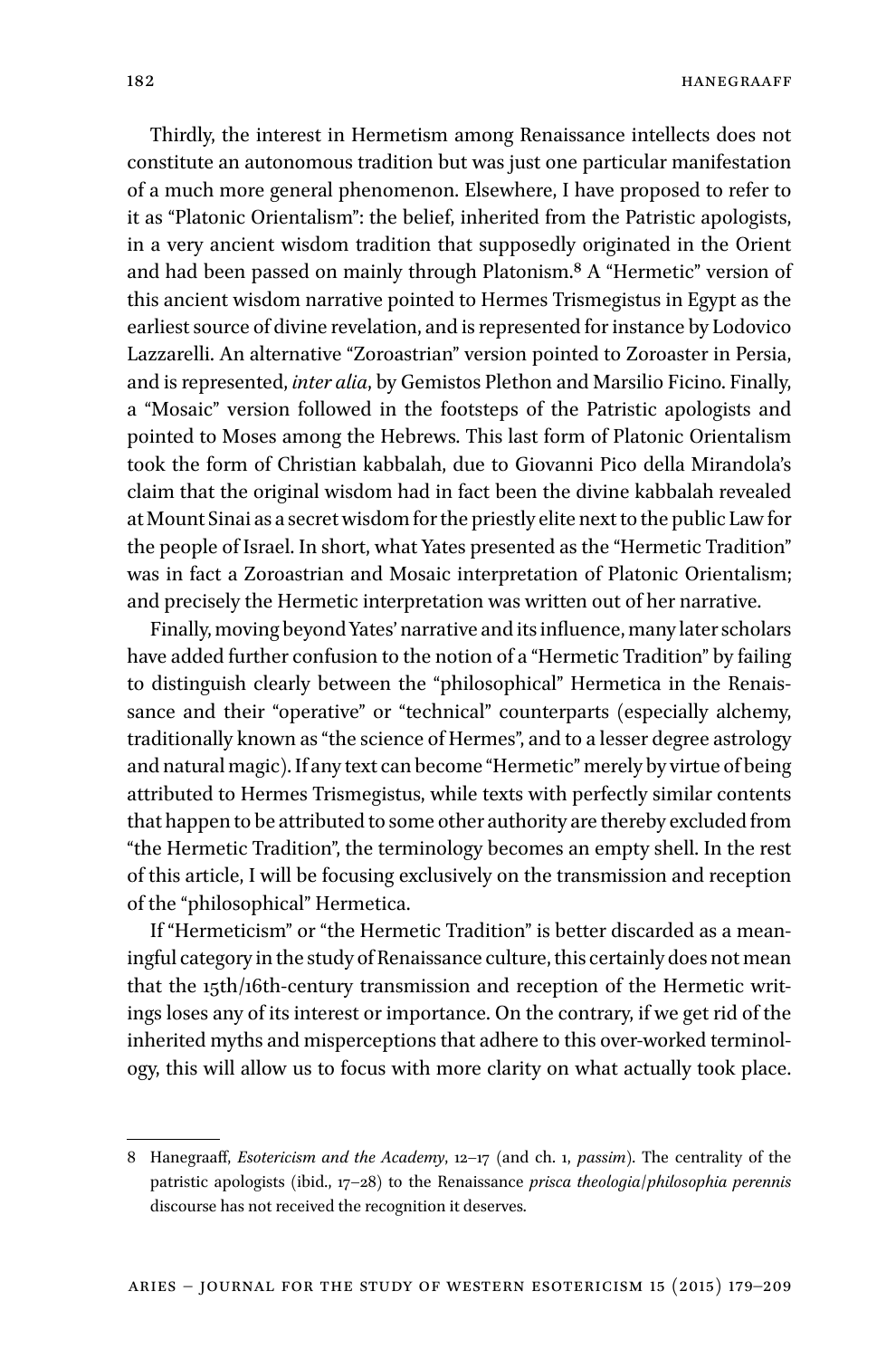For referring to the entirely legitimate and important topic of the transmission and reception of the "philosophical" Hermetica specifically, I would propose to henceforth use the term *Hermetism*, as distinct from Hermeticism.9

#### **2 What is it that Renaissance Readers were Reading?**

In the remainder of this article, we shall be focusing on a question that would seem to have been neglected but is important to investigate in this context: *did the Renaissance admirers of Hermes Trismegistus in fact understandthe message that the authors of the "philosophical" Hermetica had sought to impress upon their readers*? If the answer to this question turns out to be "yes", then we might still be dealing with a specific *tradition* of Hermetism passed on from antiquity to the Renaissance—although this tradition will surely look quite different from Frances Yates' "Hermetic Tradition". On the other hand, if the answer is "no", then it cannot be said that the transmission and reception of the Hermetica resulted in a "tradition" in any meaningful sense of the word. We are then left with only a Renaissance *discourse* about Hermes.

Before exploring the central question just formulated, we should be clear about the background knowledge or background assumptions about Hermes Trismegistus that were already available to Renaissance readers on the eve of Ficino's translation. These seem to fall under two heads. Firstly, the idea that *Hermes Trismegistus was a supreme authority in the domain of the so-called "occult sciences"*10 was, of course, nothing new in the fifteenth century: as already mentioned, he had been known for many centuries as the author of a textual corpus that is often referred to as the "operative" or "technical" Hermetica.<sup>11</sup> The disputed question was whether such knowledge was licit or not, particularly in view of the obvious resonance between astral magic and the animation of statues praised by Hermes in the otherwise non-operative but "philosophical" *Asclepius*.12 This is what made *Asclepius* 23–24/37–38 so controversial that Frances Yates got seduced into presenting those passages as the core content of the philosophical Hermetica.13 Secondly, *Hermes's status*

<sup>9</sup> Hanegraaff, 'Lodovico Lazzarelli', 2 n. 1.

<sup>10</sup> For the problematic status of that concept, see Hanegraaff, *Esotericism and the Academy*, 177–191.

<sup>11</sup> See overview in Lucentini & Perrone Compagni, 'Hermetic Literature ii'; and many contributions to Lucentini, Parri and Perrone Compagni, *Hermetism*.

<sup>12</sup> See Hanegraaff, 'Hermetism'.

<sup>13</sup> See note 7, above.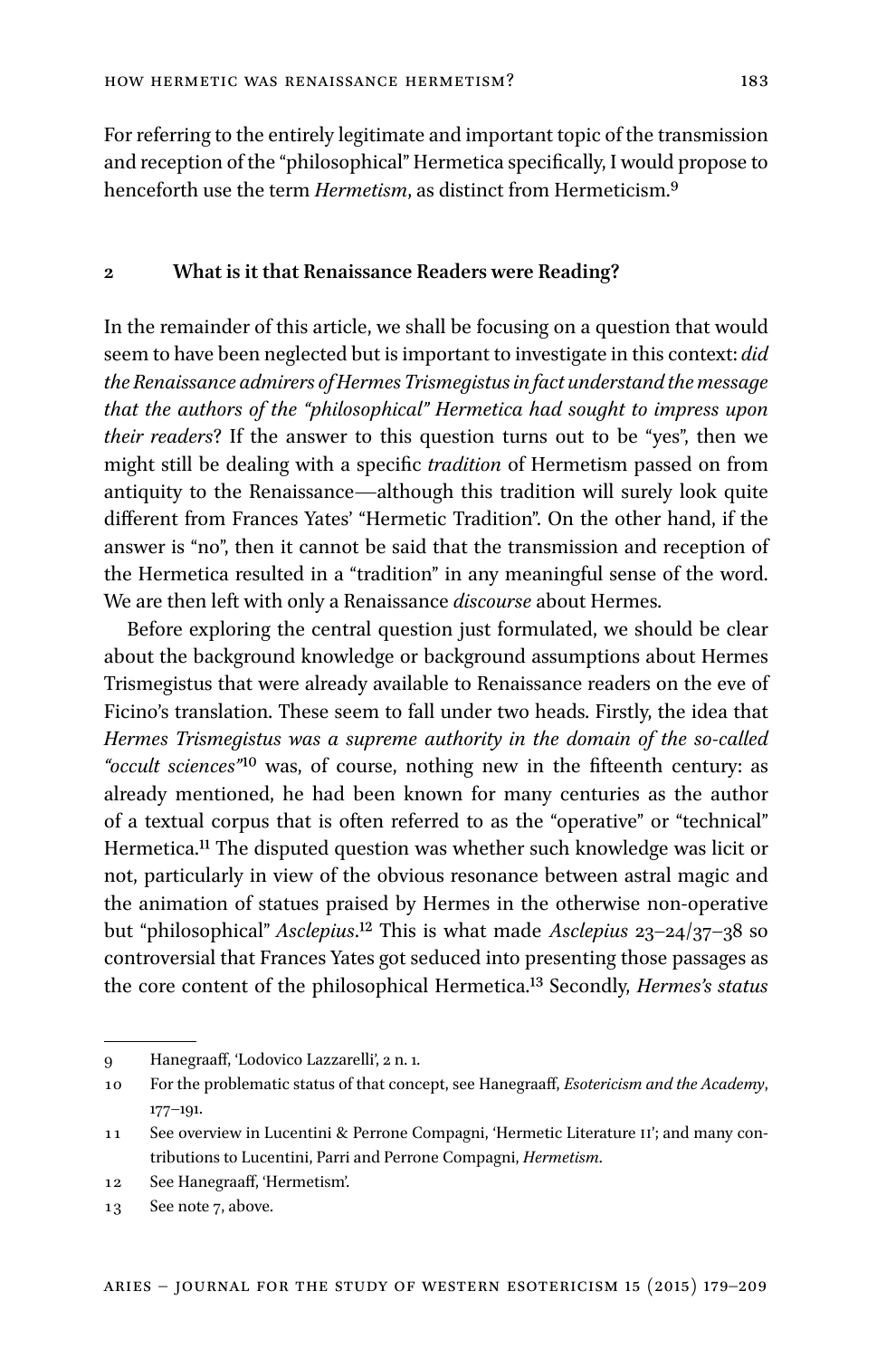184 hanegraaf hanegraaf hanegraaf hanegraaf hanegraaf hanegraaf hanegraaf hanegraaf hanegraaf hanegraaf hanegraaf h

*as one of the most ancient proponents of ancient wisdom, and a pagan prophet of Christian doctrine*, was hardly new either: he had already been mentioned in this capacity by Lactantius and pseudo-Augustine (Quodvultdeus), followed by a range of Christian authors through the Middle Ages.14

In short, it was against the background of an already well-established reputation—whether positive, negative, or ambivalent—that Cosimo de' Medici expressed to the young Ficino his desire to read the newly discovered works of Hermes before his death, giving them priority even over Plato. Cosimo must have expected great things from the *Pimander*: not just another reaffirmation of Hermes's wisdom, or reassurance about his orthodoxy, but some new spiritual insight or revelation that might help him in making his imminent transition from this world to the next. What, then, did he find? What, indeed, *could* he have found?

It is at this point that the situation gets very complicated. To get an idea of what Cosimo and later Renaissance intellectuals were reading, nothing might seem more natural than to consult the first edition of the *Corpus Hermeticum*, published as *Liber de Potestate et Sapientia Dei* or *Pimander* in Treviso in 1471. After all, this is the famous edition that has been highlighted by countless scholars as the very *fons et origo* of Renaissance Hermetism. However, when the Italian scholar Maurizio Campanelli began reading the 1471 Treviso edition closely, in 2002, he made a surprising and disconcerting discovery. As he formulates it in his groundbreaking recent study on Ficino's *Pimander*, 'the number of passages of which I failed to really understand the significance followed one another at a disquieting pace'.15 In other words, much of the Latin just did not make any sense! Initially the suspicion fell on Ficino himself: could it be that his translation for Cosimo, finished in 1463, had been as bad as this edition would seem to suggest? However, a crucial manuscript from1466, heavily annotated with corrections in Ficino's own hand, showed otherwise. Campanelli's meticulous reconstruction eventually led him to a different conclusion. Ficino himself never tried to get the *Pimander* printed (which makes one wonder how important he really found it), and the 1471 Treviso edition is the unauthorized initiative of two humanists, the Flemish Geraert van der Leye (Gherardo de Lisa) and his Italian colleague Francesco Rolandello, who seems to have provided the manuscript. But somehow, something went awfully wrong. It would appear that the printers were working under such heavy time constraints that

<sup>14</sup> Overview in van den Broek, 'Hermes Trismegistus i', and Lucentini, 'Hermes Trismegistus ii'.

<sup>15</sup> Gentile & Campanelli, 'Premessa', x.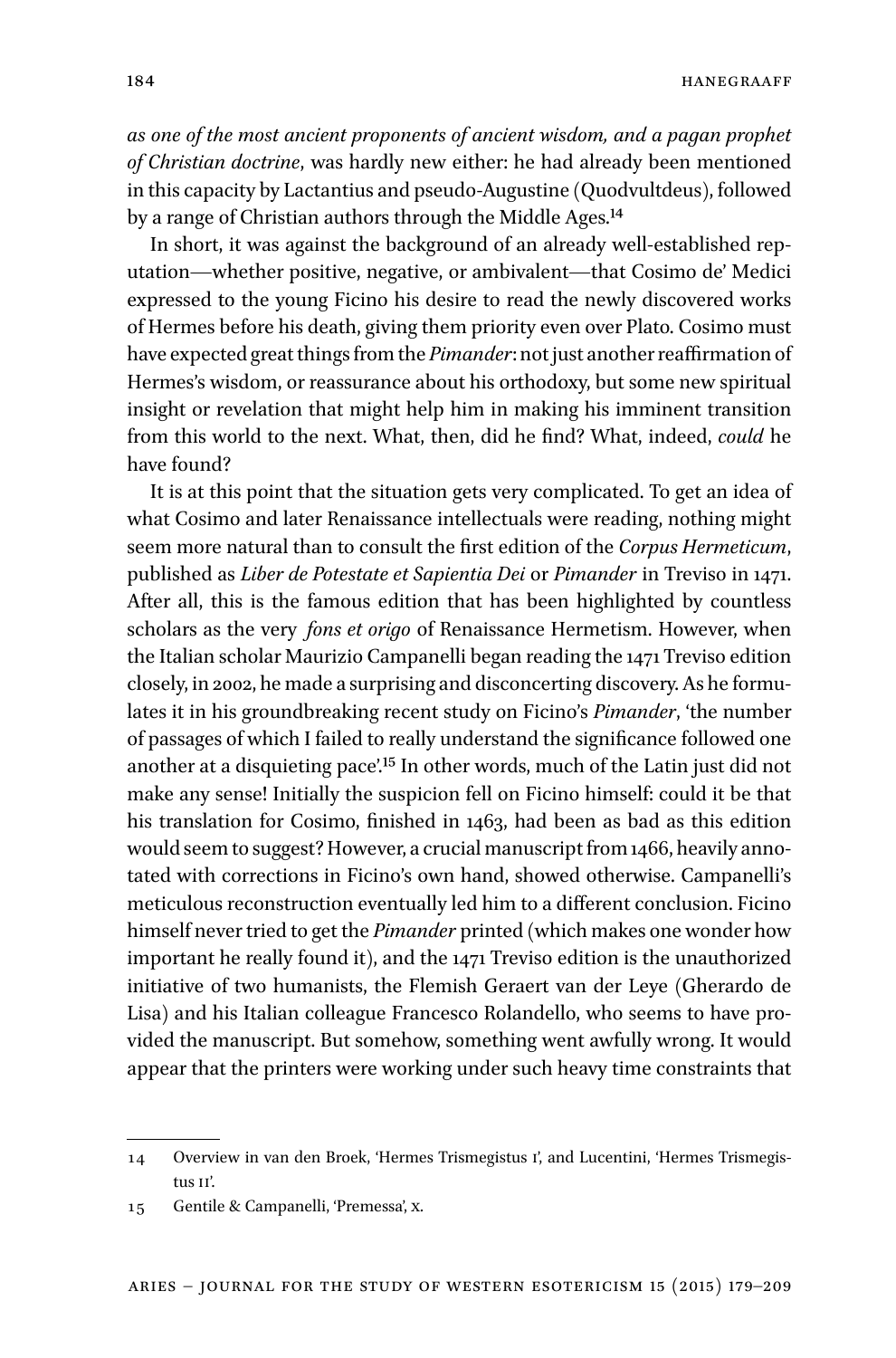

figure 1 *15th/16th-century editions of Ficino's Pimander*

they made countless errors (as well as "corrections" that actually trivialize the text), and neither van der Leye nor Rolandello seems to have taken the trouble to check and correct the proofs. As a result, the 1471 Treviso edition of the *Pimander* is, in Campanelli's wording, nothing less than 'an authentic textual disaster' based upon 'scandalous negligence'.16

The troubling fact is that precisely this butchered version of the *Corpus Hermeticum* has become the basis for the great majority of later editions throughout the Renaissance (see Figure 1): the 3rd (Venice 1481), the 4th (Venice 1491), the 5th (Venice 1493), the 6th (Paris 1494), the 7th (Mainz 1503), the 8th (Paris 1505), the 10th (Venice 1516), the 12th (Lyon 1549), and the 14th (Basle 1551). This does not mean that the text remained unchanged, for the problems with the Latin translation did not go unnoticed. Especially since the 1494 edition by Jacques Lefèvre d'Étaples, various editors tried to improve the text as best as they could—thereby creating a wide range of variant readings of an original that had already been wholly corrupt in the first place.

What then about the other editions? The 2nd was published in Ferrara on the 8th of January 1472, just a few weeks after the Treviso edition, and is based

<sup>16</sup> Campanelli, 'Introduzione', cx–cxi.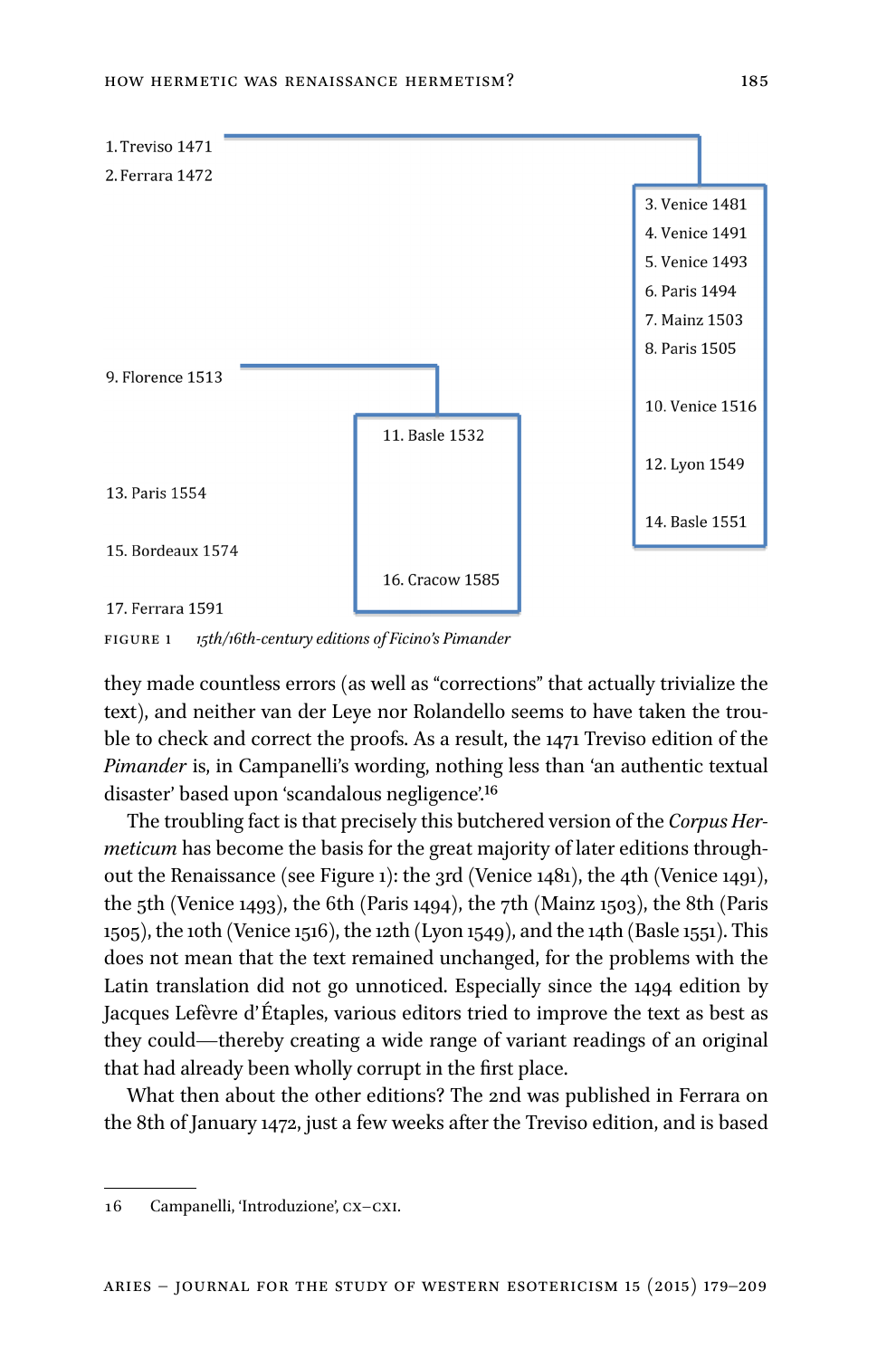186 hanegraaf hanegraaf is beskriuw in de groep hanegraaf hanegraaf hanegraaf hanegraaf hanegraaf hanegraaf h

upon a different manuscript; but although it is much more reliable, it seems to have remained a "stand-alone" edition without much further influence. The 9th edition (Florence 1513) was based upon yet another manuscript and became the basis for two later editions: the 11th (Basle 1532, edited by Michael Isengrin) and the 16th (Cracow 1585, edited by Annibale Rosselli, with very lengthy commentaries). And finally—not counting vernacular versions—we have three editions independent of Ficino's text: the 13th edition consists of the first publication of the Greek original, by Adrien Turnèbe (Paris 1554; together with a version of Ficino's Latin translation, heavily corrected and rewritten by Turnèbe on the basis of the Greek, but still recognizably Ficino's),<sup>17</sup> the 15th was a new Latin translation by François Foix de Candale (Bordeaux 1574), and finally, the 17th was yet another new translation by Francesco Patrizi (Ferrara 1591).

So what we are dealing with is a great number of *Corpus Hermeticum* editions, full of variant readings, next to an even greater number of surviving manuscripts of Ficino's *Pimander* (those that were used for the 1471 Treviso edition and the 1472 Ferrara edition, however, are no longer extant). Based upon an extremely thorough comparison of all this material, Campanelli finally selected fifteen manuscripts as a reliable basis for reconstructing Ficino's original translation. This version is the closest we will ever get to the text that Cosimo was reading. It was published by Campanelli in a meticulous critical edition in 2011.18

Having established what was and what was not accessible to Renaissance readers interested in the wisdom of Hermes, we can now begin investigating whether the original religious message of the "philosophical" Hermetica was transmitted with any degree of accuracy to 15th- and 16th-century intellectuals.

#### **3 Ficino's Reading of Hermetism**

What was that message? In a large article published in 2008 in *The International Journal of the Platonic Tradition*,19I provided a detailed analysis that takes issue with many details in currently available modern translations (English, French, German, Italian, Dutch). While the argument cannot be reproduced here, it

<sup>17</sup> Campanelli, *Mercurii Trismegisti Pimander*, lxxx.

<sup>18</sup> Campanelli, *Mercurii Trismegisti Pimander*, 1–111.

<sup>19</sup> Hanegraaff, 'Altered States of Knowledge'.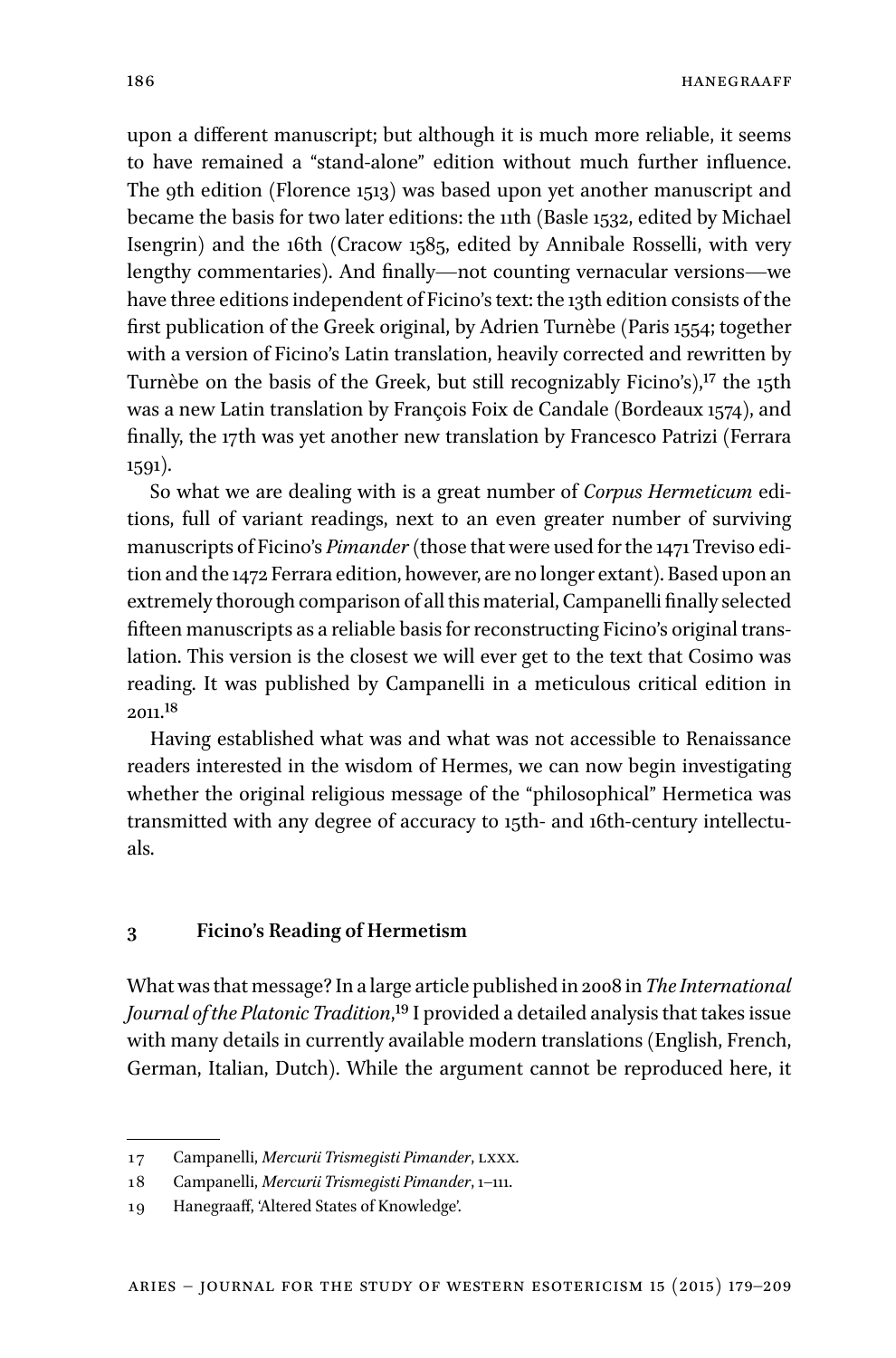relies on the assumption—partly inspired by Garth Fowden's analysis in *The EgyptianHermes*(1986)—that the surviving treatises of the *CorpusHermeticum* must be placed in a hierarchical order to be fully understood: we are dealing with a Hermetic *paideia* that comprises several successive degrees of initiation. Many Hermetic treatises would seem to fall under the category referred to in the *Corpus* as "general" and "further" discourses (*genikoi logoi*, *exodiakoi logoi*<sup>20</sup> and are concerned essentially with the groundwork of strictly philosophical knowledge that any pupil was supposed to master. Only after having done so could he embark on a process of initiation into successively "higher" levels of knowledge and bodily/spiritual transformation that went far beyond rational philosophy and discursive language. I argue that C.H. I describes the initial stage of that process, C.H. XIII describes its logical continuation, and the treatise *De Ogdoade et Enneade* (discovered at Nag Hammadi in 1945 and therefore unavailable to Renaissance readers) describes its final culmination. The argument in the rest of this article will ultimately have to stand or fall with the correctness of this analysis, for which I must refer the reader to my original article.

Let us begin with the strong emphasis on "knowledge" that is evident from the very first lines of the Greek *Poimandres* (c.h. i). The unnamed visionary, usually identified as Hermes, describes here how he fell into a kind of trancelike state in which an enormous being appeared to him and asked him right away 'what do you want to hear and see; what do you want to learn and understand?'21 Unsurprisingly, Hermes's first question is 'who are you?' The being then introduces himself as Poimandres, the 'mind of divine power',<sup>22</sup> who knows what Hermes wants and is always and everywhere with him. Hermes responds that he wants to 'learn about the nature of things and know God'.<sup>23</sup> It is highly characteristic of the philosophical Hermetica that he is therefore not just interested in knowledge about God, but asks for information about the world as well. I find it crucially important to emphasize that Poimandres answers Hermes's question (or rather, his two questions: one about the world, one about God) *not* by giving a didactic sermon, but by *showing* him directly.24

<sup>20</sup> Ibid., 136 with note 22.

<sup>21</sup> c.h. i.1: 'Quid est … quod et audire et intueri desyderas? Quid est quod discere atque intelligere cupis?' (Campanelli ed., 7.11-12). Here and in what follows I will refer to Campanelli's critical edition of Ficino's original, but I will mention any substantial divergences (except for simple spelling variants) with the 1471 Treviso edition.

<sup>22</sup> c.h. i.2: 'mens divine potentie' (Campanelli ed., 7.14–15).

<sup>23</sup> c.h. i.3: 'Cupio … rerum naturam discere deumque cognoscere' (Campanelli ed., 7.16–17).

<sup>24</sup> On the importance of this point, see Hanegraaff, 'Altered States of Knowledge', 138–141.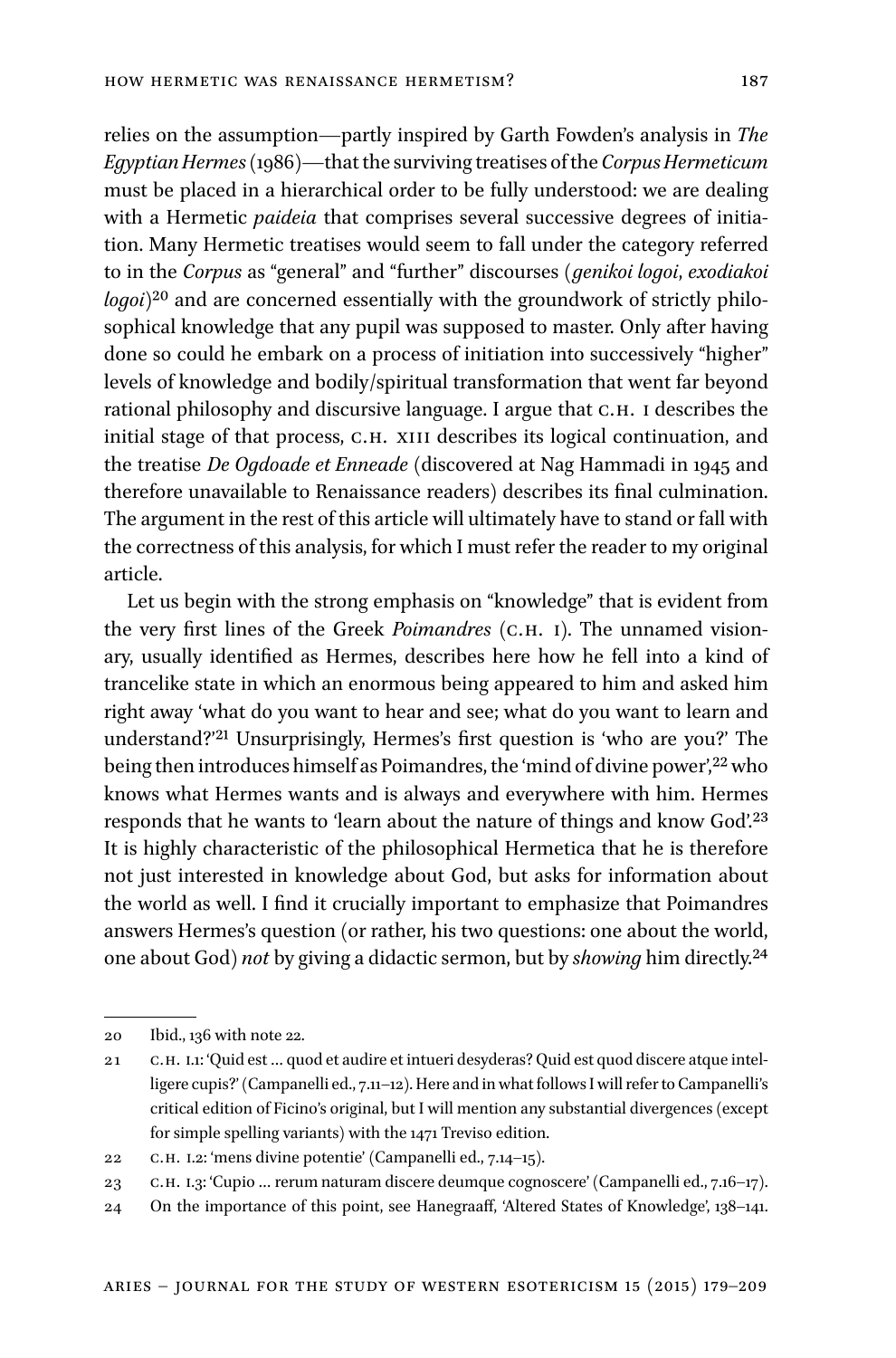188 hanegraaf hanegraaf is beskriuw in de kommuniste beskriuw in de kommuniste beskriuw in de kommuniste beskriuw in de kommuniste beskriuw in de kommuniste beskriuw in de kommuniste beskriuw in de kommuniste beskriuw in d

First he causes him to see in his mind's eye how the world has come into existence, and then he holds Hermes's gaze for a long time until the penny finally drops: Hermes realizes that he is looking at himself, divine Light looking at divine Light. It is only after these two direct visions have passed that Poimandres proceeds to explain them in words. This procedure is consistent with the frequent emphasis, in various parts of the *Corpus Hermeticum* (at least one of which is missing entirely from the 1471 edition, as will be seen!), on direct "interior vision" with the eyes of the heart or the mind.25

Throughout the *Corpus*, the process of conveying superior knowledge about the true nature of reality is supposed to be preceded by philosophical teachings. These truths must be understood by reason first, and must then be accepted as true on the authority of the teacher. In other words: the pupil receives information that can be readily communicated and understood, but its truth must ultimately be accepted on faith. Quite a few treatises of the *Corpus Hermeticum* (the "general" and "further" discourses referred to earlier) restrict themselves to such information. Nevertheless, it is characteristic of the Hermetic attitude that although theoretical knowledge is considered important and necessary as a preparation, it is not enough. A crucial passage in this regard occurs at the end of C.H. IX:

If you are mindful [*ennoounti*], Asclepius, these things will seem true to you, but they will seem incredible [*apista*] if you are not mindful [*agnoounti*]. To understand [*noesai*] is to have faith [*pisteusai*], and not to have faith [*apistesai*] is not to understand [*me noesai*]. Reasoned discourse [*logos*] does <not> get to the truth, but mind [*nous*] is powerful, and, when it has been guided by reason [*logos*] up to a point, it has the means to get <as far as> the truth. After mind had considered all this care-

The vision is described in  $C.H. I.4-5$ , and there is a short additional visionary episode in c.h. i.7. Poimandres's explanations of the vision are given in c.h. i.6 and 8–26.

<sup>25</sup> E.g. c.h. iv.11 ('eyes of the heart', translated by Ficino as 'internal eyes' ['oculisque internis'], Campanelli ed., 35.100); C.H. X.4–5 ('the mind's eye': 'mentis oculus' [Ficino 1471: 'mentis oculis']); C.H. XIII.3 (the original can be translated as 'by gazing with bodily sight you do <not> understand what <I am>; I am not seen with such eyes …' [translation Copenhaver], but the entire sentence [Campanelli ed., 97.38–40: 'Cernis me oculis, fili; quando vero meditaris intentus corpore atque aspectu, non oculis hisce videor'] is missing in the 1471 Treviso edition); C.H. XIII.11 ('I no longer picture things with the sight of my eyes but with the mental energy that comes through the powers' [translation Copenhaver]; Ficino has 'concipio non oculorum intuitu sed actu mentis, qui per vires intimas exercetur' [Campanelli ed., 100.108–109]).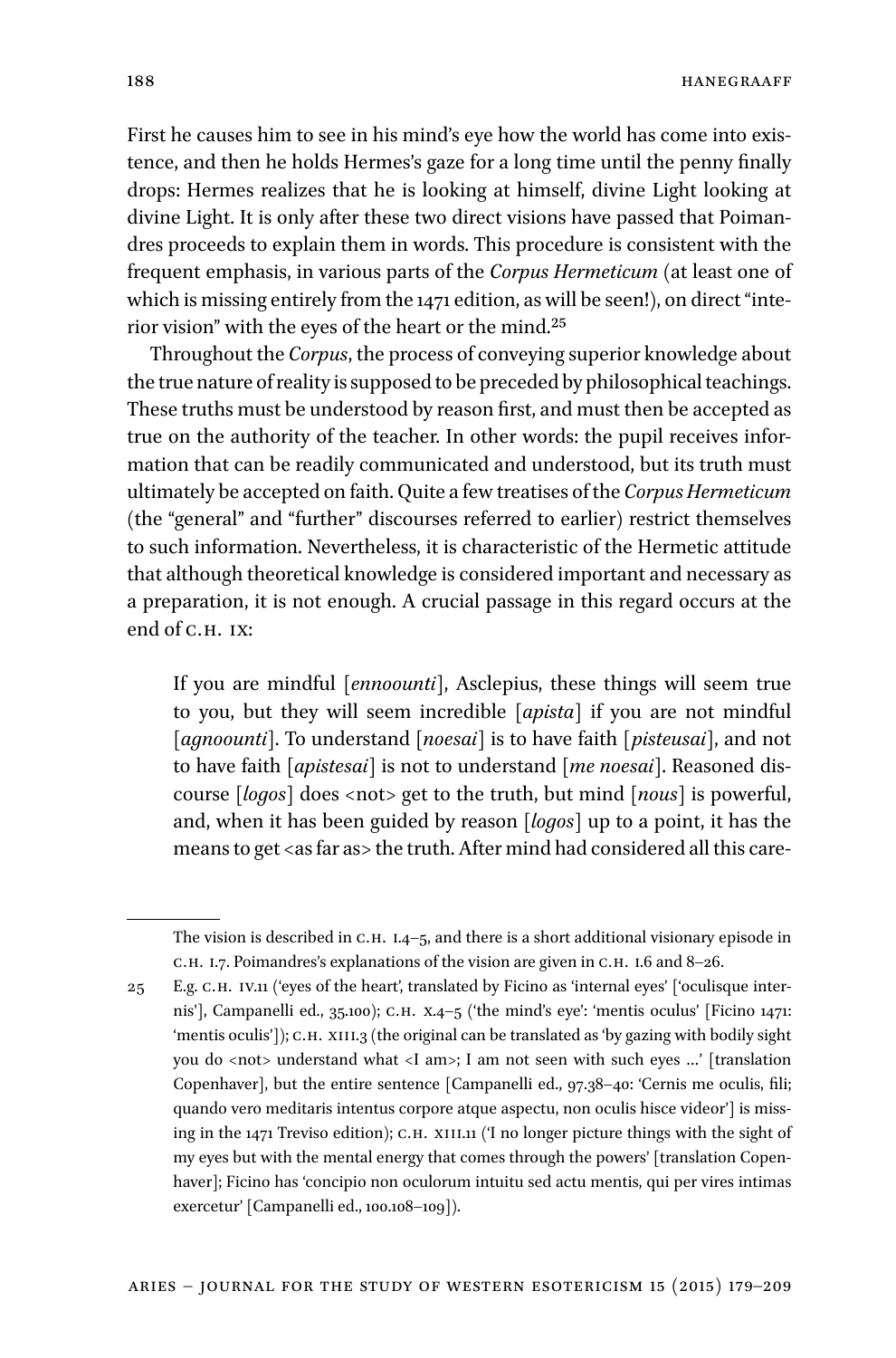fully and had discovered that all of it is in harmony with the discoveries of reason, it came to believe, and in this beautiful belief it found rest. By an act of God, then, those who have understood find what I have been saying believable, but those who have not understood do not find it believable.26

This passage clearly describes a hierarchy of types of knowledge: reason (*logos*) and faith (*pistis*) are necessary prolegomena, but the actual *gnosis* (referred to by a family of etymologically related words<sup>27</sup>) is a gift from God and its content can no longer be communicated through "reasoned discourse" but only beheld directly by some faculty beyond the senses and reason. However, if we now compare this passage with Ficino's translation, we make some surprising discoveries. First of all, it is important to note that the negation '<not>' in Copenhaver's translation is based upon an emendation by Arthur Darby Nock who, following Zielinski (and for perfectly convincing reasons28), changed *mou* or *moi* in the manuscripts into *ou*.29 Since the negation does not occur in Ficino's *Pimander*, he had no other option but to try somehow to translate the sentence in a positive sense: 'Sermo siquidem meus ad veritatem usque cucurrit'.<sup>30</sup> The results are far-reaching. The word *logos* now no longer means 'reasoned discourse' in general,<sup>31</sup> but is seen as referring simply to the discourse ('sermo')

<sup>26</sup> c.h. ix.10 (transl. Copenhaver, with a few modifications: see Hanegraaff, 'Altered States of Knowledge', 134 with note 17).

<sup>27</sup> Conveniently listed by Copenhaver, who emphasises 'the problem of translating the Hermetic vocabulary of perception, cognition and intuition'. He continues by stating that 'especially problematic is the large family of words cognate with the noun *nous* or "mind"; e.g., *noeō*, *noēma*, *noēsis*, *noētos*, *ennoia*, *dianoia*, *pronoia*, etc.; and with the noun *gnōsis* or "knowledge": e.g. *gignōskō*, *gnōrizō*, *prognōsis*, *diagnōsis*, etc. The first section of the first discourse, for example, contains four of these words: "thought" (*ennoias*), "thinking" (*dianoias*), "know" (*gnōnai*) and "understanding" (*noēsas*)' (*Hermetica*, 96).

<sup>28</sup> Zielinski, 'Hermes und die Hermetik', 338 and note 1 (on modern translators' puzzlement about the passage's meaning, see Copenhaver, *Hermetica*, 207).

<sup>29</sup> Copenhaver, *Hermetica*, 154. Most modern translations have adopted the emendation. An exception is Salaman, van Oyen & W. Wharton, *Way of Hermes*, 45: 'My discourse leads to the truth; the mind is great … [etc.]'.

<sup>30</sup> Campanelli, ed., 57.113–114.

<sup>31</sup> As rendered by Copenhaver, who seems to have chosen to combine both possibilities mentioned by Nock and Festugière, i.e. "discourse" and "reason". See Nock and Festugière, *Corpus Hermeticum*, vol. 1, p. 105, note 36: '"Discours" paraît le sens obvie. L'enseignement du maître prépare à la vue, mais ne la donne pas … Cependant le sens de"mot" n'exclut pas celui de ratio, raison discursive commune à tous les hommes, mais inférieure à l'intuition dont jouissent quelques élus'.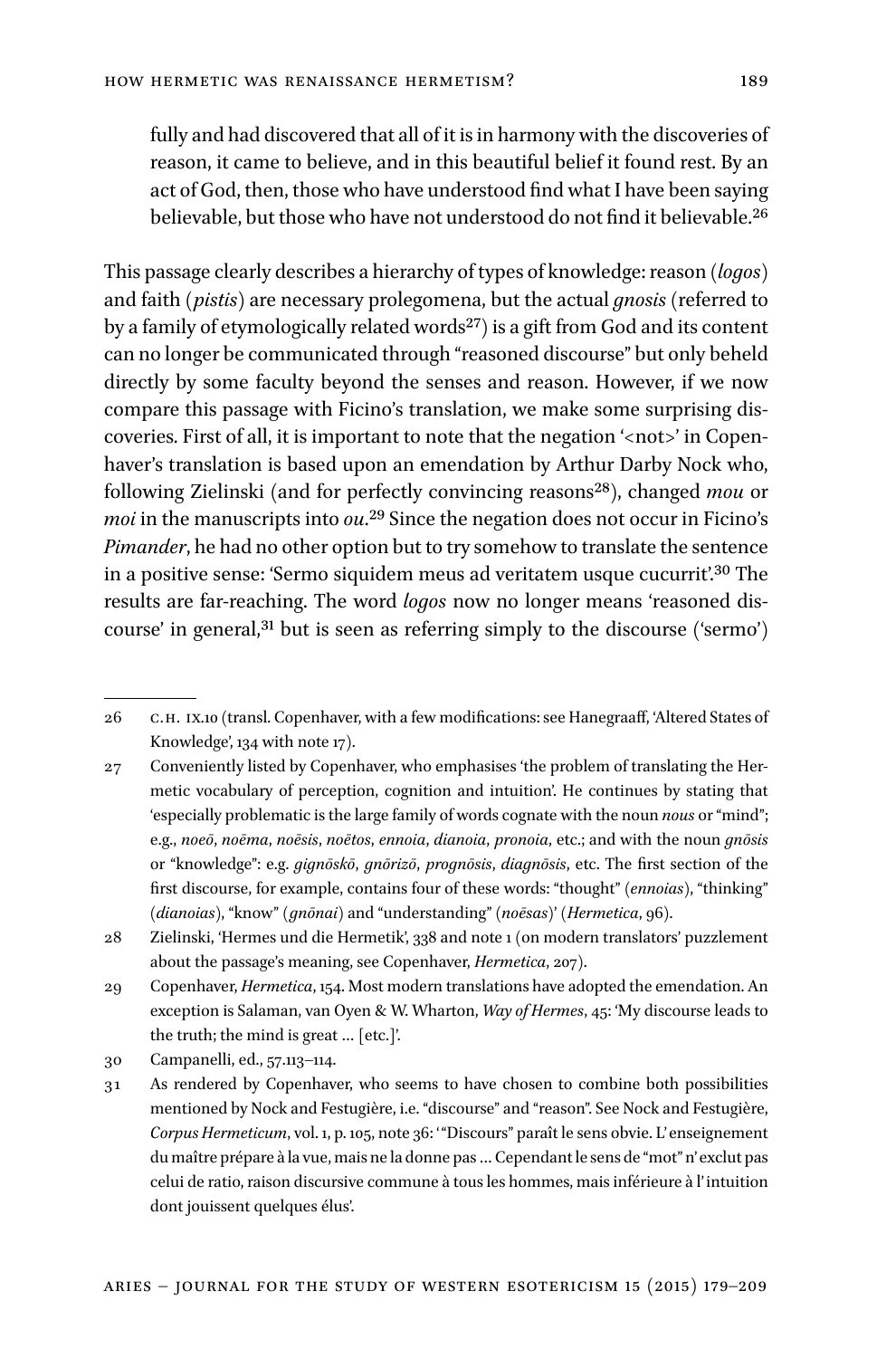190 hanegraaf hanegraaf is beskriuw in de koning van de koning van de koning van de koning van de koning van de koning van de koning van de koning van de koning van de koning van de koning van de koning van de koning van d

that Hermes is presently giving to Asclepius, and which he assures him will lead to the truth. As a further result, there is no longer an opposition between "reasoned discourse" ('logos') and the superior power of "mind" ('nous') either:<sup>32</sup> Ficino simply starts a new sentence which states that the human mind is powerful, and repeats once again that Hermes's discourse will lead to the truth: 'Mens quoque ampla et a sermone ad certum quiddam deducta veritatem attigit'. It is important to be clear about the effect of all this. To a reader like Cosimo de' Medici, and to later readers of Ficino's *Pimander*, there was nothing left now to suggest that "reasoned discourse" is limited and must give way to some supra-rational gnosis; instead, the passage has been reduced to no more than a conventional affirmation on Hermes's part that his teachings lead to the truth.

Particularly clear examples of the original Hermetic message of gnosis as superior to "reasoned discourse" are found in the next treatise, C.H. X. In section 9 we find the basic point stated succinctly and without any ambiguity: '*gnosis* is the goal [telos] of *episteme*' (*gnosis de estin epistemes to telos*). Garth Fowden has emphasized the importance of such statements for understanding the hermetic message,<sup>33</sup> but unfortunately, it seems to have been lost entirely on Ficino. Similar to the modern translations by Nock & Festugière, Copenhaver, and Salaman c.s.,<sup>34</sup> he simply writes 'cognitio scientiae terminus' (and 'scientia', in turn, is a gift from God, 'dei donum'). Again, it is clear that he missed the specific connotations of 'gnosis'.

A bit earlier in the same treatise, the pupil says that Hermes's teaching has filled him with a good and very beautiful vision that almost blinds him. But Hermes responds that the ultimate vision is even more profound:

… we are still too weak now for this sight; we are not yet strong enough to open our mind's eyes and look on the incorruptible, incomprehensible beauty of that good. In the moment when you have nothing to say about it, you will see it, for the knowledge of it is divine silence and suppression of all the senses. One who has understood it can understand nothing else, nor can one who has looked on it look on anything else or hear of anything

<sup>32</sup> On the relation between *logos* and *nous*, cf. the discussion in van den Broek, *Hermes Trismegistus*, 53–55, 316–317.

<sup>33</sup> Fowden, *Egyptian Hermes*, 101.

<sup>34</sup> Nock and Festugière write '… tandis que la connaissance, elle, est l'achèvement de la science'; Copenhaver has 'knowledge is the goal of learning'; Salaman, van Oyen and Wharton have 'understanding is the fulfilment of knowledge'.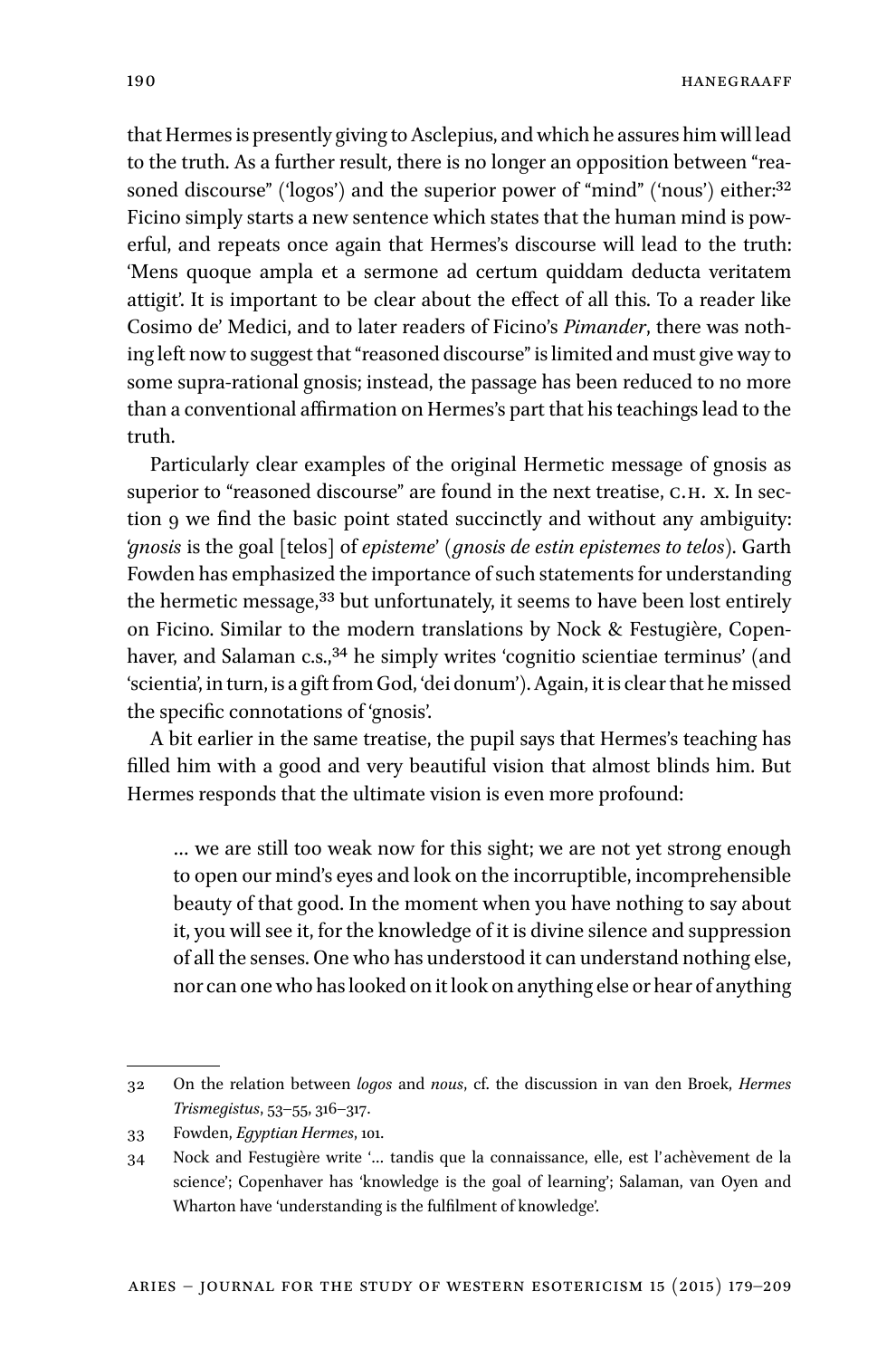else, nor can he move his body in any way. He stays still, all bodily senses and motions forgotten.35

Please note that nothing is said about the content of this gnosis. The text emphasizes that not only is it utterly beyond words, but it requires the suppression of all bodily senses as well. We already saw that in c.h. i the pupil sees a vision whilst being in a sleeplike trance, and here too we get the picture of superior knowledge conveyed in an entranced condition. Indeed, Hermes introduced the passage by the observation that 'those able to drink somewhat more deeply of the vision often fall asleep, moving out of the body toward a sight most fair',<sup>36</sup> and continued by emphasizing that only when all sensory knowledge is forgotten, is it possible to somehow behold—not strictly speaking the *vision* of the ultimate, for it is not visual, but something that is somehow perceived by a different, spiritual sense. Again, there is the emphasis on the fact that God cannot be perceived by the senses, described by words,<sup>37</sup> or analyzed by reason.38

It is not necessary here to go into the details of how Ficino translated the passage, although these are interesting.<sup>39</sup> More relevant to my present argument is

- 37 Cf. C.H. VII.2.
- 38 Cf. c.h. x.9. The clearest examples of the hermetic emphasis on gnosis as a superior type of"ecstatic" knowledge—beyond the senses, words, and reason—appear in the 'Discourse on the Eighth and the Ninth', discovered at Nag Hammadi in 1945 and therefore not known in the Renaissance. An explicitly initiatic text (like c.h. xiii), it vividly describes how teacher and pupil give stammering expression to a direct "non-visionary vision" which they are utterly unable to express in words. For how the 'Discourse on the Eighth and the Ninth' transforms our understanding of the hermetic message, see in particular Mahé, *Hermès en Haute-Egypte*; Fowden, *Egyptian Hermes*; and Hanegraaff, 'Altered States'. The ritual dimension of the Hermetic *paideia* is central to the recent monograph by Anna Van den Kerchove, *La voie d'Hermès*.
- 39 Campanelli ed., 61.47–57: 'Adhuc tamen imbecilliores sumus ad conspiciendum; tunc autem poterimus mentis oculos elevare bonique [Ficino1471: 'bonumque'] decorem incorruptibilem ['incorruptibilem' absent from Ficino 1471] incomprehensibilemque prospicere, cum nihil de illo prorsus dixerimus. Eius cognitio divinum silentium est et intenta sensuum ['sensuum' absent from Ficino 1471] omnium applicatio. Qui id intelligit, nihil [Ficino 1472: 'non'] potest aliud cogitare; qui id intuetur [Ficino 1471: 'meretur'], nihil preter ipsum aliud intueri; qui id audit, nihil audire post ipsum neque corporis etiam sui membra movere: universis profecto [Ficino 1471: 'perfecto'] corporis sensibus motibusque solutus, intrepidus agit'.

<sup>35</sup> c.h. x.5–6 (translation Copenhaver).

<sup>36</sup> c.h. x.5.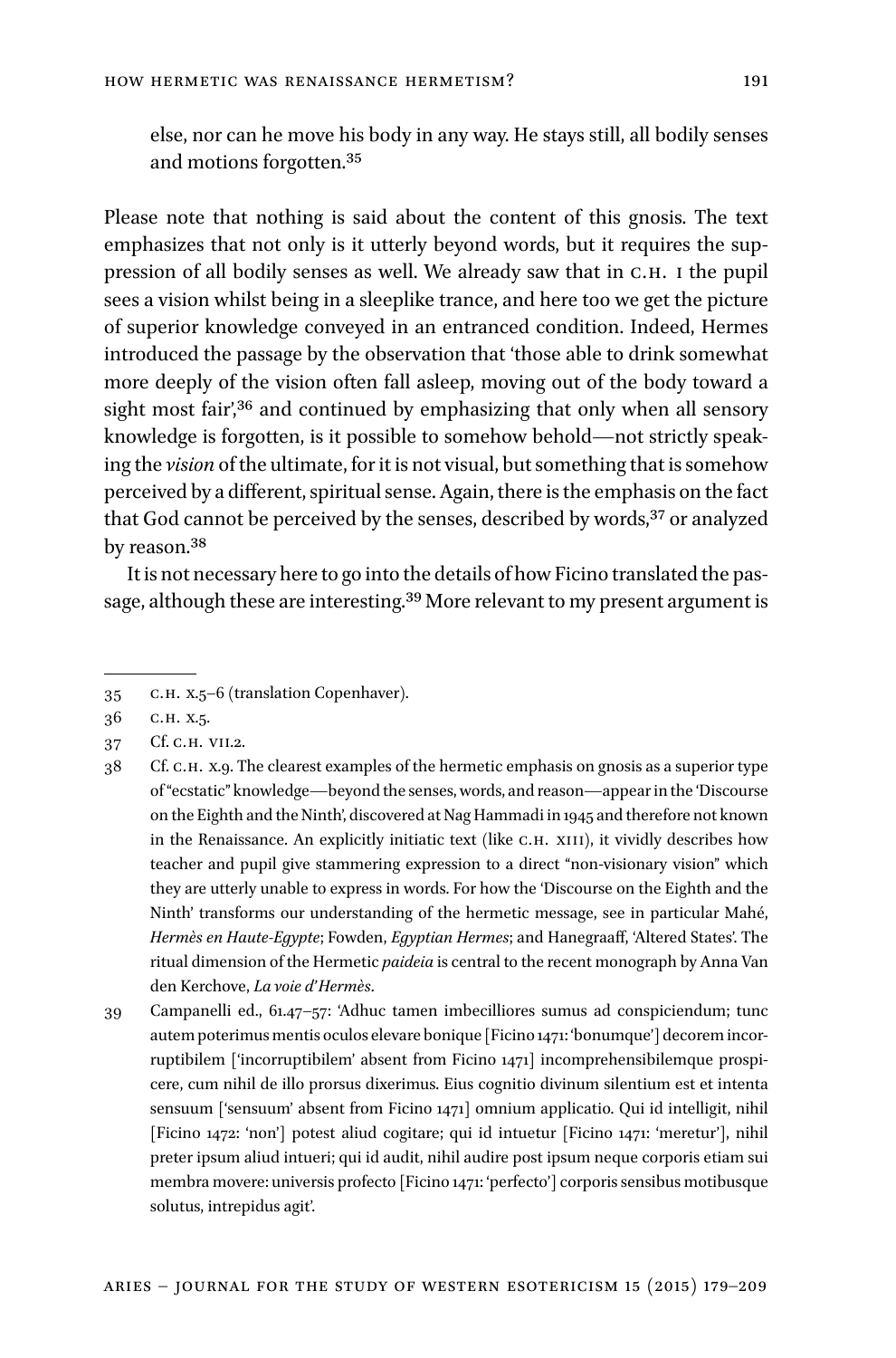a point that might seem somewhat trivial at first sight and may have been overlooked precisely for that reason: the similarity in terms of content with Platonic descriptions of divine beauty. Take Diotima's famous description from Plato's *Symposium* (here in the translation by Michael Joyce):

And now, Socrates, there bursts upon him that wondrous vision which is the very soul of the beauty he has toiled so long for. It is an everlasting loveliness which neither comes nor goes, which neither flowers nor fades, for such beauty is the same on every hand, the same then as now, here as there, this way as that way, the same to every worshipper as it is to every other. Nor will his vision of the beautiful take the form of a face, or of hands, or of anything that is of the flesh. It will be neither words, nor knowledge, nor a something that exists in something else, such as a living creature, or the earth, or the heavens, or anything that is—but subsisting of itself and by itself in an eternal oneness, while every lovely thing partakes of it in such a sort that, however much the parts may wax and wane, it will be neither more nor less, but still the same inviolable whole  $40$ 

Parallels such as these are relevant because for a Platonist and believer in the *prisca theologia* such as Ficino, the Hermetic passage would be quite obviously about the very same experience evoked by Diotima. Both passages speak of a "vision that is not a vision" (that is, it is perceived by the "mind's eye" rather than in visual form by the eyes of the flesh) by means of which one perceives the ultimate beauty of the divinely good and true. This reality is called 'incorruptible' by Hermes and described as 'neither coming nor going, neither flowering nor fading' by Plato. Hermes says that it cannot be expressed by words, and Plato writes that it is 'neither words, nor knowledge'. And finally, both texts make clear that it is different from anything that can be perceived by the bodily senses. The only minor difference is that the hermetic passage emphasizes somewhat more strongly that the person who has the vision will be in a trancelike state at that moment—but even in that respect, a Platonist such as Ficino, familiar with the *Phaedrus*, would have no problem drawing the connection with Plato's discussion of the "erotic frenzy" (see below). My point here is that once Ficino's Plato translations had become available, Renaissance readers would have no particular reason to interpret the *Corpus Hermeticum* passage

<sup>40</sup> Plato, *Symposium*, 210e–211b (translation by Michael Joyce) in: Plato, *Collected Dialogues*, 562.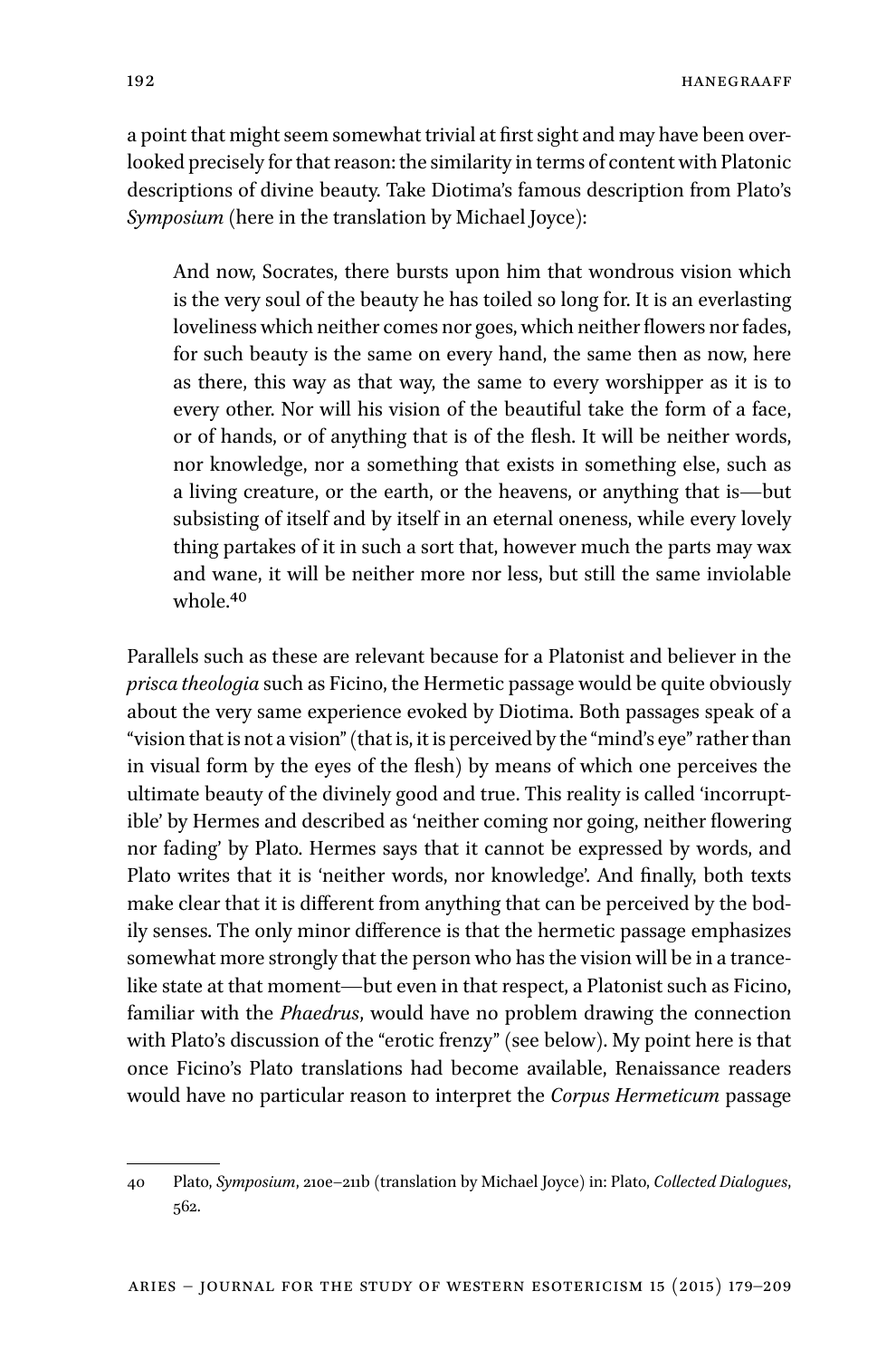in terms of some specifically Hermetic appeal to gnosis. Most probably, what they believed to be reading was a reference to the Platonic vision.

The emphasis on gnosis as a superior kind of knowledge is particularly strong in the most explicitly"initiatic" text of the *Corpus Hermeticum*, c.h. xiii. Here Hermes refers somewhat mysteriously to the 'wisdom of understanding in silence' and emphasizes that the secret of the 'lineage' between God and man 'cannot be taught'.41 When Tat keeps pressing him for the secret of spiritual rebirth, he finally responds by stating that something very strange has happened to him:

What can I say, my child? I have nothing to tell except this: seeing within me an immaterial vision that came from the mercy of God, I went out of myself into an immortal body, and now I am not what I was before. I have been born in mind. This thing cannot be taught. … Therefore I no longer care about that composed form that used to be mine. Color, touch or size I no longer have; I am a stranger to them. Now you see me with your eyes, my child, but by gazing with bodily sight you do <not> understand what <I am>; I am not seen with such eyes, my child.42

Ficino's Latin does state that Hermes's mortal body has been changed into an immortal one ('in corpus sum immortale translatus'), that the mystery of this transformation cannot be taught ('hoc mysterium non docetur'), and that his new constitution cannot be seen, touched or measured. Very significantly, however, the entire closing sentence of the passage ('Now you see me … my child'), about incorporeal vision, is absent from the1471 edition of the *Pimander* altogether! The sentence did occur correctly in Ficino's Greek manuscript and in the second edition of 1472, and is reintegrated properly by Campanelli in his reconstruction of the text: clearly, therefore, this is a particularly glaring example of the corrupt state of the 1471 edition. The result is that Hermes's striking emphasis on transcendental "vision" was largely lost to the readers of the *editio princeps* and all the later editions based upon it.

Further on in the 13th treatise, Tat is granted the spiritual rebirth he has been asking for. He describes how he has now gained the superior power of "mental perception" referred to earlier, by means of which he now experiences a kind of "cosmic unity" with all that exists (and note that the very same experience had

<sup>41</sup> c.h. xiii.2.

<sup>42</sup> c.h. xiii.3 (transl. Copenhaver, with modifications, for which cf. Hanegraaff, 'Altered States of Knowledge').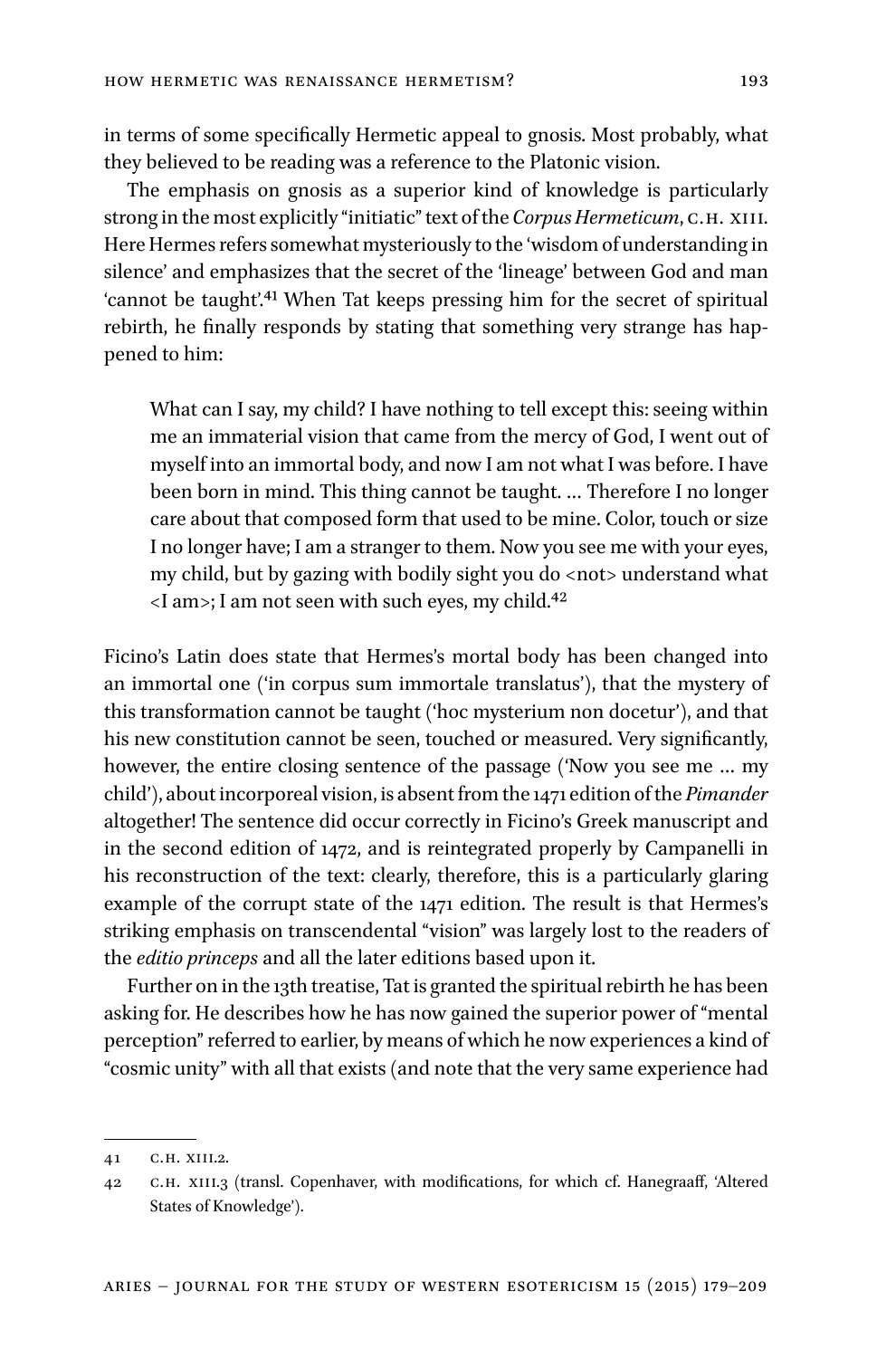194 hanegraaf hanegraaf hanegraaf hanegraaf hanegraaf hanegraaf hanegraaf hanegraaf hanegraaf hanegraaf hanegr

been promised to Hermes in the impressive "cosmic" passage of C.H. XI.19–20, where it was presented as indispensable for attaining true knowledge of God<sup>43</sup>):

Since God has made me steadfast, father, I no longer picture things with the sight of my eyes but with the mental energy that comes through the powers. I am in heaven, in earth, in water, in air; I am in animals and in plants; in the womb, before the womb, after the womb; everywhere.44

Ficino's translation leaves out Tat's mention that he has been made "steadfast" (Gr. *aklines*), but correctly renders the opposition between visual and mental perception: 'concipio non oculorum intuitu sed actu mentis'. For some reason, he translates 'womb' as 'body' ('in corpore, ante corpus atque post corpus').

What we have found at this point is that Ficino's *Pimander* shows remarkably little concern for, or understanding of, the specific Hermetic connotations of "gnosis" as a superior, supra-sensual, and supra-rational knowledge of God that cannot be expressed in words but only experienced in silence. Passages that we would nowadays see as key references in that regard (from a perspective, admittedly, that is strongly informed by the crucial discovery of the 'Discourse on the Eighth and the Ninth' in 1945), were treated quite carelessly by Ficino, and were usually translated in such a manner that their original connotations remained obscure or wholly invisible.

These findings become somewhat easier to understand if we take into account that Ficino's model in translating the *Corpus Hermeticum* was the Latin *Asclepius*.45 It so happens that the *Asclepius* is extremely poor in references to "gnosis" as understood above, and never really goes beyond the level of "philosophical" (or if one prefers, theological) discourse. The text contains extensive discussions about the true nature of, and relation between, God, the world, and man, but these remain of a theoretical kind: one will search in vain for any direct reference to a supra-rational gnosis, or, for that matter, for references to ecstatic or trance-like states as a condition for receiving such gnosis. The simple fact is, then, that Ficino had no particular reason to expect that he would find in the *Corpus Hermeticum* some doctrine different from what he already knew from the *Asclepius*: pious theoretical reflections on the nature of God, man, and the universe. Because he did not know what to look for, he essentially missed

<sup>43</sup> c.h. xi.20 states repeatedly that one cannot know God unless one attains this very specific type of perception.

<sup>44</sup> c.h. xiii.11 (translation Copenhaver; but I have replaced 'tranquil' by 'steadfast').

<sup>45</sup> Campanelli, 'Introduzione', ccxlvii.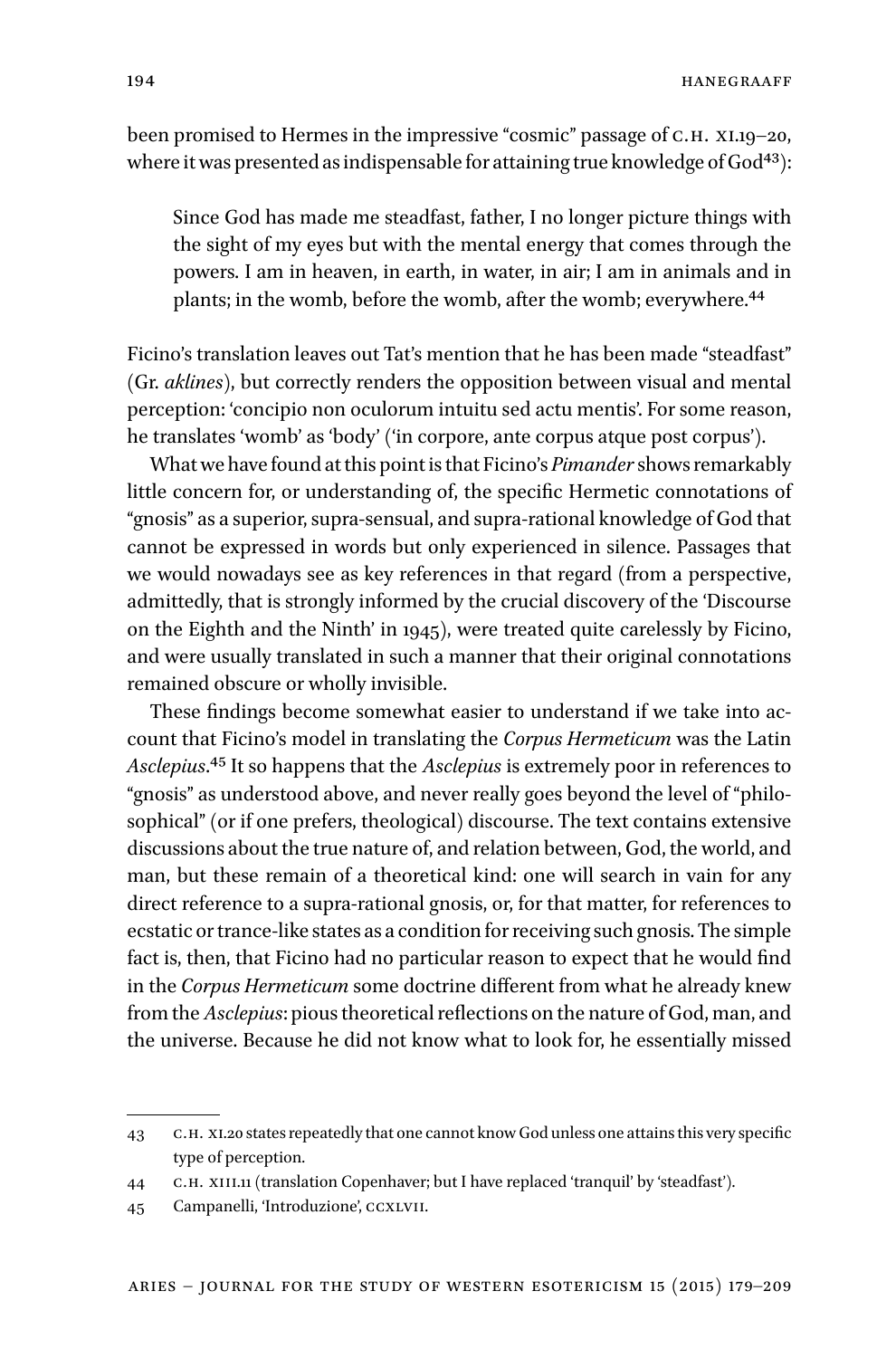the specificity of the Hermetic message, which claims that such rational knowledge (although important in its own right) must ultimately be transcended in an ecstatic "mental vision" beyond visual imagery, reason, or language.

Still, we cannot hold Ficino entirely blameless for failing to get the message, for it was in fact possible for readers in the later fifteenth century to gain a much more accurate understanding. We know this from the case of Lodovico Lazzarelli (1447–1500), who translated the final three treatises of the *Corpus Hermeticum* (not included in Ficino's *Pimander*, which contains only c.h. i– xiv), and also left us an original neo-Hermetic treatise titled *Crater Hermetis*.46 Lazzarelli did not have to rely only on Ficino's *Pimander* for his knowledge of *Corpus Hermeticum* i–xiv, for he was using an independent Greek manuscript as well,<sup>47</sup> and clearly studied it very carefully. In sharp contrast with Ficino, it appears to have been obvious to Lazzarelli that the Hermetic message was focused entirely on the search for true felicity by means of self-knowledge and knowledge of God.48 The very structure and central message of his *Crater Hermetis*shows that he fully understood the crucial Hermetic tenet that "reasoned discourse" leads only to a certain point but must be transcended in an ecstatic experience beyond rational understanding.49

Nothing suggests that Ficino recognized the *Corpus Hermeticum* as conveying such a doctrine. That he shows so little sensitivity to the specific connotations of "gnosis" and related terms in the *Corpus*—always translated simply as *cognitio*—certainly reflects the influence of the *Asclepius* as a model. And furthermore, of course, during the Renaissance the terminology was associated far too strongly with the universally rejected heresy of the gnostics. The very first apology of "gnosticism", Abraham von Franckenberg's *Theophrastia Valentiniana*, dates from 1629 and was published by Gottfried Arnold only as late as

<sup>46</sup> For Lazzarelli's life and work, and critical editions with annotated translations of his hermetic writings, see Hanegraaff & Bouthoorn, *Lodovico Lazzarelli*.

<sup>47</sup> This can be provenfrom certain details in Lazzarelli's references to the *CorpusHermeticum* in his *Crater Hermetis* (see Hanegraaff & Bouthoorn, *Lodovico Lazzarelli*, 193 n. 55, 211 n. 113–114, 259 n. 214, 265 n. 227).

<sup>48</sup> It is significant that Lazzarelli in fact misrepresents the beginning of the *Poimandres*(c.h. i.3) in order to emphasize its relevance to "knowledge of the self". He introduces that theme with reference to the Delphic Apollo's *gnōthi seauton*, then introduces Hermes, and finally states that it was in answer to the question 'how would I be able to know myself' that Pimander told Hermes 'Embrace me with your mind, and I will teach you everything you wish to know' and proceeded to teach him. Actually, Hermes had asked Poimandres for knowledge about God and the world, not self-knowledge.

<sup>49</sup> See Hanegraaff, 'Lodovico Lazzarelli and the Hermetic Christ', 69–70.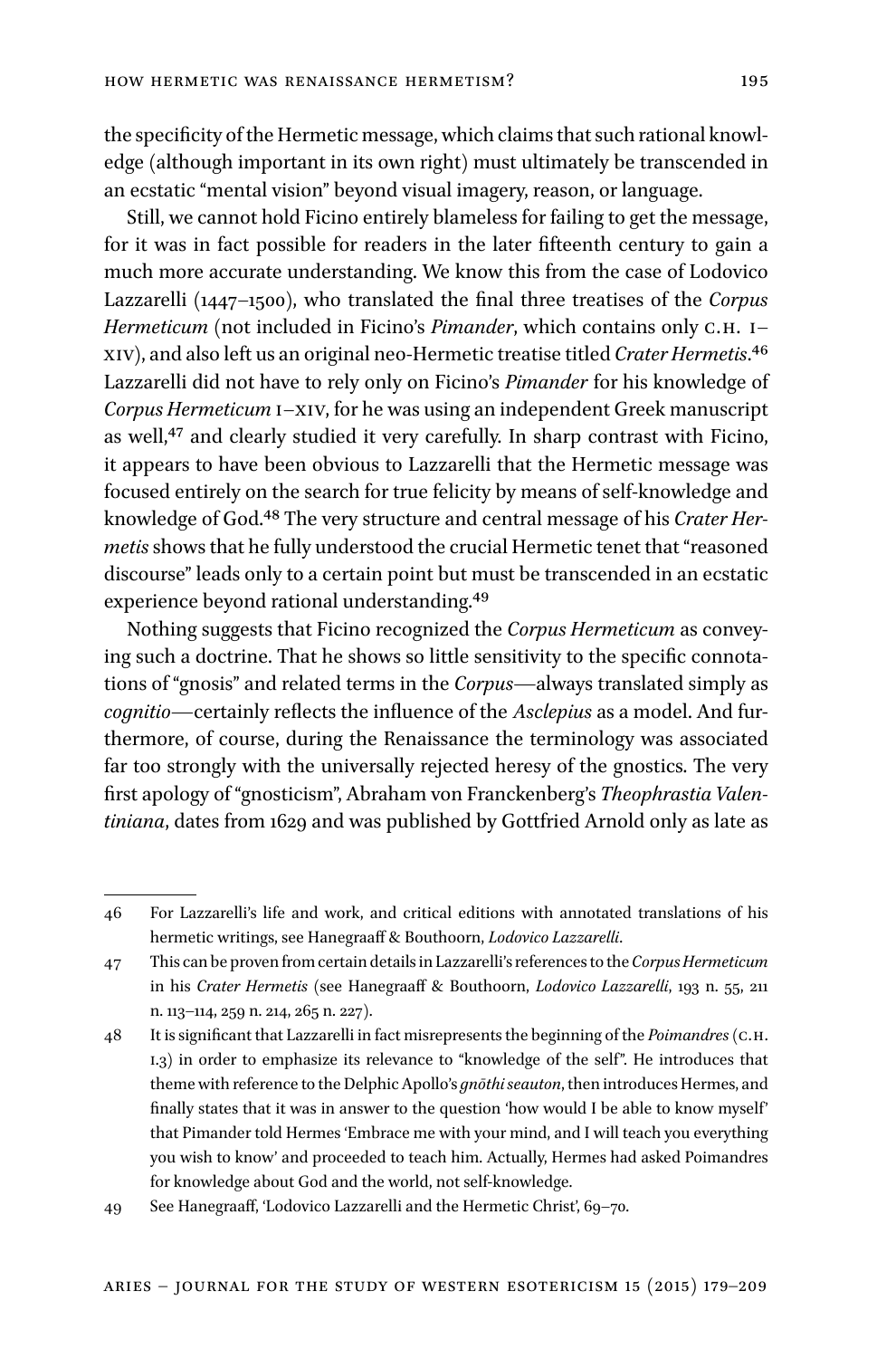1703.50 Before that time, one could not expect a Christian writer such as Ficino to use the term "gnosis" in a positive sense with reference to his own beliefs. Indeed, Lazzarelli does not do so either: like Ficino, he always uses the term *cognitio*.

#### **4 The Ecstatic Plato**

In spite of the factors mentioned above, it is still somewhat remarkable that Ficino missed the message of the "philosophical" Hermetica, given the fact that the basic idea—although expressed in a different context and with a different terminology—became quite important to his mature metaphysics. As early as 1943, Paul Oskar Kristeller pointed out the essentials in a brilliant chapter of his classic and still readable study *The Philosophy of Marsilio Ficino*. The chapter is devoted to what Kristeller called "the Internal Experience", presented by him as nothing less than the 'living center'<sup>51</sup> of Ficino's metaphysics. Kristeller's chapter discussed the frequent references in the Florentine philosopher's œuvre to 'a heightened state of mind, experienced independently of and even in opposition to all outward events, bearing in itself its own certainty',<sup>52</sup> and characterized by its noetic claim of 'disclosing reality'.53 Ficino's emphasis on such experiences has its foundation in a metaphysical framework basic to the Hermetic writings and shared by the entire *prisca theologia* tradition. In his *Platonic Theology*, Ficino would describe it as follows:

As the Pythagoreans and Platonists believe, during the whole time the sublime soul lives in this base body, our mind, as though it were ill, is tossed to and fro and up and down in a kind of perpetual restlessness, and is always asleep and delirious; and the individual movements, actions, and passions of mortal men are nothing but the dizzy spells of the sick, dreams of the sleeping, deliriums of the insane … But while all are deceived, usually those are less deceived who at some time, as happens occasionally during sleep, become suspicious and say to themselves: 'Perhaps those things are not true which now appear to us; perhaps we are now dreaming'.54

<sup>50</sup> Gilly, 'Das Bekenntnis zur Gnosis', 416–418.

<sup>51</sup> Kristeller, *Philosophy of Marsilio Ficino*, 206.

<sup>52</sup> Ibid.

<sup>53</sup> Ibid.

<sup>54</sup> 'Quamobrem totum id tempus quod sublimis animus in infimo agit corpore, mentem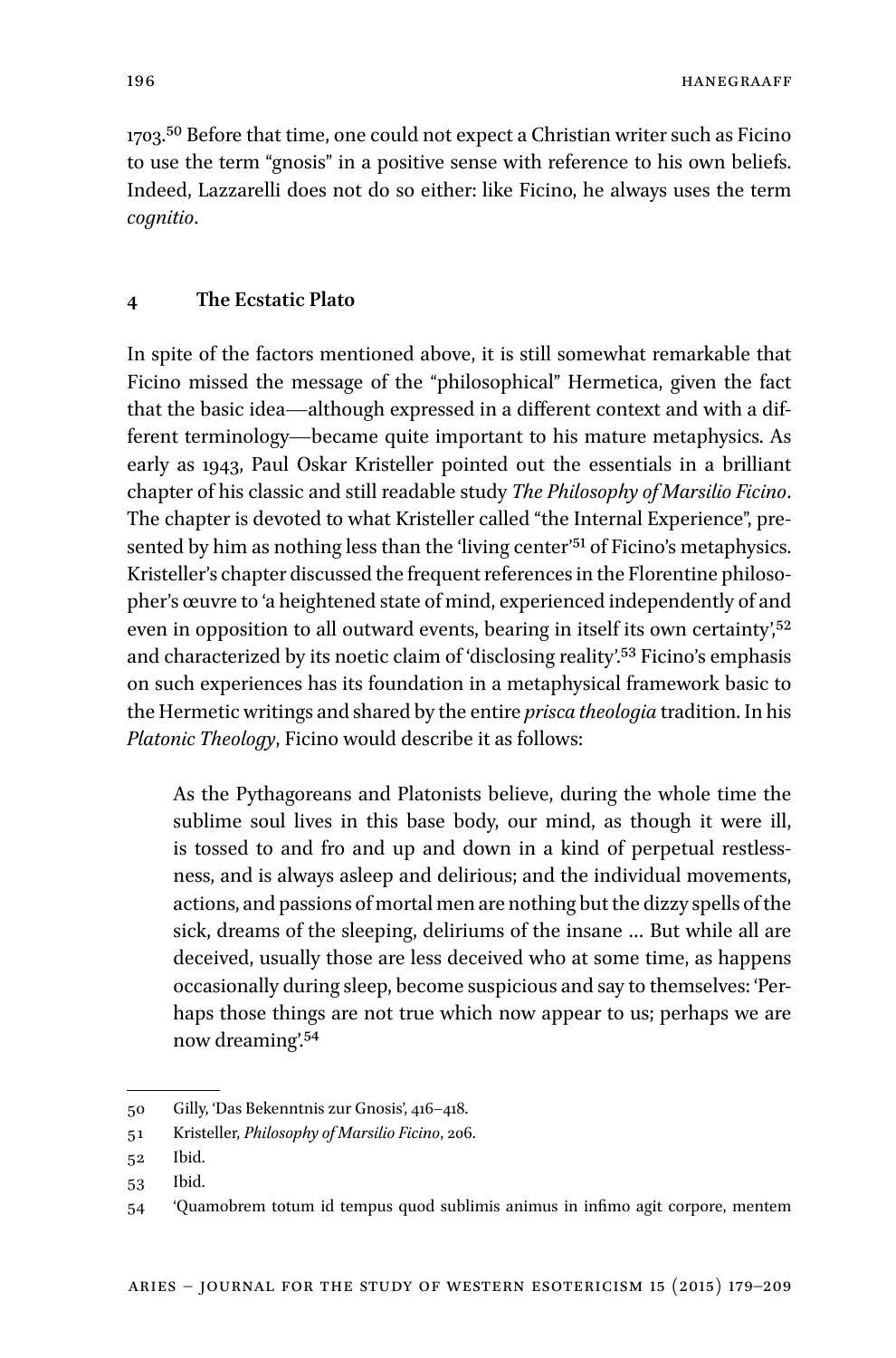Exactly the same premise is found in the philosophical *Hermetica*: we need to wake up from our world of deluded perception, and become aware of a divine reality that is so different from it that reason cannot understand it, the senses cannot perceive it, and words are powerless to express it. Such waking up is understood quite literally as an instance of psychological healing. It cures us of the sick delirium of the insane, as Ficino puts it, and makes us sober and clear minded. It is thus that we gain knowledge of what really is, and can no longer be deluded by chimeras.

The basic paradigm for such knowledge Ficino seems to have found not in Hermes, but in Plato himself, and more specifically in the dialogues concerned with love. In 1468, after Ficino had finished his translation of Plato's complete works and felt a need to summarize the essence of the Platonic teaching, he did so by writing a treatise on love; and this commentary on the *Symposium*, popularly known as *De amore*, is in fact an excellent summary of Ficino's essential beliefs.55 The *Symposium*, of course, contains the description of Diotima's famous "trans-visible vision",<sup>56</sup> quoted above, and presents it as the ultimate goal of the soul's ascent. As suggested above, nothing requires us to assume that a Platonist like Ficino would have seen any difference between such a Platonic "vision", on the one hand, and references to superior knowledge as found in c.h. x, on the other.

For Ficino, such knowledge was certainly not just an abstract and theoretical concept in the context of a philosophical metaphysics. On the contrary, the Platonic theology held the promise of an actual, concrete, and highly personal experience that the pious philosopher might hope to be granted one day, as the ripe fruit of his spiritual contemplation; and, as in the Hermetic writings, the reception of such superior knowledge required an unusual, ecstatic or

nostram velut aegram perpetua quadam inquietudine hac et illac sursum deorsumve iactari, necnon dormitare semper et delirare Pythagorici et Platonici arbitrantur, singulasque mortalium motiones, actiones, passiones nihil esse aliud quam vertigines aegrotantium, dormientium somnia, insanorum deliramenta … Proinde cum fallantur omnes, ii tamen minus falli solent, qui interea quandoque, ita ut interdum fit in somno, suspicantur secumque ipsi dicunt: forsitan non sunt vera, quae nunc nobis apparent, forsitan in praesentia somniamus' (Ficino, *Theol. Plat*. xiv.8). My translation is a compromise between the one given by Kristeller (*Philosophy of Marsilio Ficino*, 208–209) and the new standard translation by Allen and Hankins (Ficino, *Platonic Theology*, 278–279).

<sup>55</sup> On *De amore*, its doctrine and its context, see Hanegraaff, 'Under the Mantle of Love'.

<sup>56</sup> As already noted above, it is important to emphasize that the "vision" is supposedly not perceived by the bodily eyes but by a faculty of "internal sight", and hence what is "seen" is not actually "visible" in any strict sense.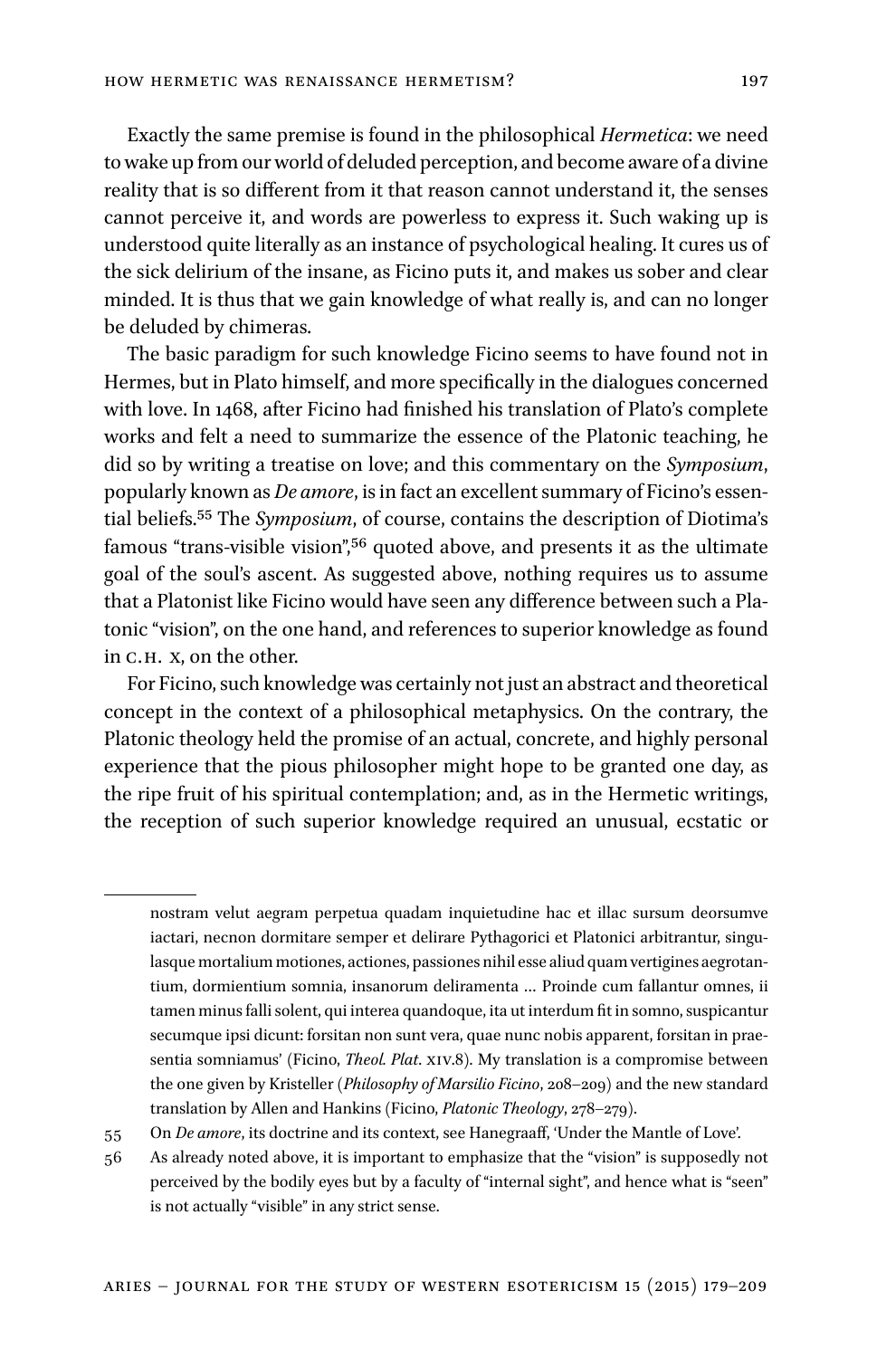198 hanegraaf hanegraaf is beskriuw in de beskriuw in de beskriuw in de beskriuw in de beskriuw in de beskriuw<br>De beskriuw in de beskriuw in de beskriuw in de beskriuw in de beskriuw in de beskriuw in de beskriuw in de be

trance-like state. Ficino did not need the *Corpus Hermeticum* to draw such connections. He could find them in the *Phaedrus*, and more specifically in Plato's description of the so-called Platonic "madnesses" or "frenzies" (*mania* in Greek, translated into Latin as *furor*).57 Socrates had explained to Phaedrus that there are four 'heaven-sent'<sup>58</sup> ways of being transported into a heightened state of mind, enabling a person to perceive higher things that remain hidden to normal consciousness. Firstly, we can be put into an "erotic frenzy" by beholding physical beauty: this awakens in us the desire for the ultimate and perfect beauty beyond physicality, as described by Diotima in the *Symposium* passage. Secondly, there is the "prophetic" frenzy known from cases such as the Delphic oracle or the Sybils, who seem to be out of their minds but actually have a superior vision of things to come. Thirdly there is the"hieratic" frenzy induced by religious ritual—prayer and worship—, which again induce a changed consciousness that brings us into contact with divine realities. And finally there is the "poetic" frenzy: poetry and music, as well, can induce ecstatic states in which we intuit realities not accessible to the normal rational mind.

Ficino referred to the Socratic frenzies in many places of his work,<sup>59</sup> and made occasional references to rare moments of "ecstasy" in which one might actually be granted a direct intuition of divine reality. Normal bodily functioning, he implies, keeps us from having such an experience; and if the experience occurs, therefore, it has the effect of temporarily suspending vital activity<sup>60</sup> (in other words, if the supreme experience would last more than just a moment, the body would die). Hence Ficino emphasizes that the moment of perfect illumination is always very short: in fact, it is like a moment out of time.<sup>61</sup> In Ficino's words, 'it remains so for only a brief while … just as a stone thrown upwards is said to stay in the air for just that brief while between ascent and descent'.62 Philosophy, for Ficino, was therefore more than just a rational pursuit, and more than an "intellectual" one, at least according to modern understandings of that term:63 intellectual understanding could only attain its ultimate goal by going beyond itself, so to speak, in a direct noetic experience beyond verbal expres-

<sup>57</sup> Plato, *Phaedrus*, 244a–245c, 249d.

<sup>58</sup> Plato, *Phaedrus*, 244a.

<sup>59</sup> For a more detailed discussion, see Hanegraaff, 'The Platonic Frenzies in Marsilio Ficino'.

<sup>60</sup> Ficino, *Theol. Plat*., xiii.5.2.

<sup>61</sup> See references in Kristeller, *Philosophy of Marsilio Ficino*, 224–225.

<sup>62</sup> Ficino, *Theol. Plat*. xiii.5.3.

<sup>63</sup> In contrast, the standard medieval distinction between *ratio* and *intellectus* does imply a concept of "intellectual understanding" which seems very close to what is here discussed under the heading of "gnosis".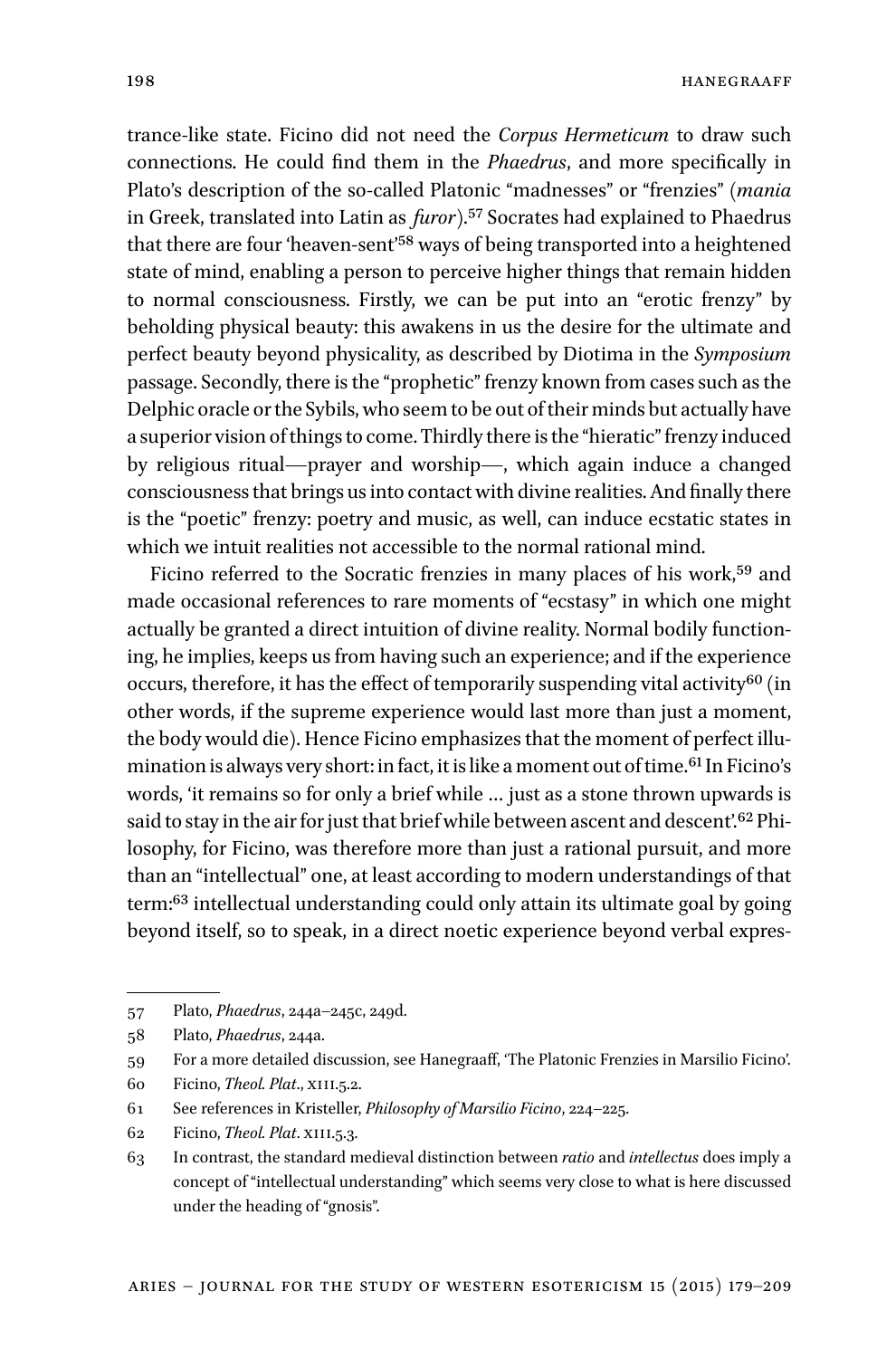sion. Ficino never refers to such an experience as "gnosis", but I suggest that if the authors of the philosophical *Hermetica* could have read his work, they would have.

#### **5 Gabriel du Préau and Françoix Foix de Candale**

Tracing the "ecstatic" motif in the Renaissance, and the reception-history of the Platonic frenzies more in particular, would clearly lead us far beyond the confines of "Hermetism" proper. If we restrict ourselves to the reception history of the philosophical Hermetica, it should now be clear that none of the many editions based upon Ficino's translation was capable of transmitting the Hermetic doctrine of gnosis to Renaissance readers.<sup>64</sup> The situation hardly improved even after the Greek text was first published by François Turnèbe in 1554: neither the new Latin translation published two decades later by François Foix de Candale (1574), nor the one by Francesco Patrizi, seventeen years after that (1591), contain evidence of a more acute understanding of the Hermetic message.65 And if we look at yet another of the "usual suspects" of Renaissance Hermetism, at least according to Frances Yates's narrative, we discover that while Giovanni Pico della Mirandola's 10 hermetic *Conclusiones* (1486) clearly reflect the influence of the *Corpus Hermeticum*,

<sup>64</sup> This preliminary exploration is restricted to editions and translations. A general reception history of the philosophical *Hermetica* focused only on the question of superior knowledge or "gnosis" would lead very far beyond what is possible in this brief article.

<sup>65</sup> For instance, with respect to the crucial passages of c.h. ix.10, Foix de Candale has 'Intelligere namque credere est: non credere autem non intelligere. Sermo etenim meus ad veritatem usque pervenit' (Foix de Candale, *Mercurij Trismegisti Pimandras*, [sig. f4v]), while Patrizi has 'Nam intelligere est credere. Non credere vero, non intelligere est. Sermo enim meus pertingit usque ad veritatem' (Patrizi, *Hermetis Trismegisti Libelli integri*, 43). As could be expected, both do insert the sentence at the end of  $C.H.$  XIII.3 (XIII.4 in Foix's numeration) that was left out by Ficino: Foix de Candale has 'Conspice me, o fili, oculis, dum obtutu fixe me corporeo visu consideras. Ego nunc non hisce oculis conspicio, o fili' (*Mercurij Trismegisti Pimandras*, [sig. L<sub>3</sub>v]) and Patrizi has 'Cernis meo fili oculis. Quando vero deprehendis obnixus corpore, & visu. non oculis his conspicior o fili' (*Hermetis Trismegisti Libelli*, 16). See also Patrizi's translation of the passage from c.h. xiii.11: the reference to "steadfastness" is interpreted as part of the previous sentence, i.e. whoever has attained the rebirth [etc.] is made steadfast by God ('stabilis a Deo factus'); and the next sentence reads 'O pater, videor, mihi non visione oculorum, sed virtutum intelligibili actu, in coelo esse, in terra, in mari, in aere. In animalibus esse, in stirpibus; in utero, ante uterum, post uterum, ubique'.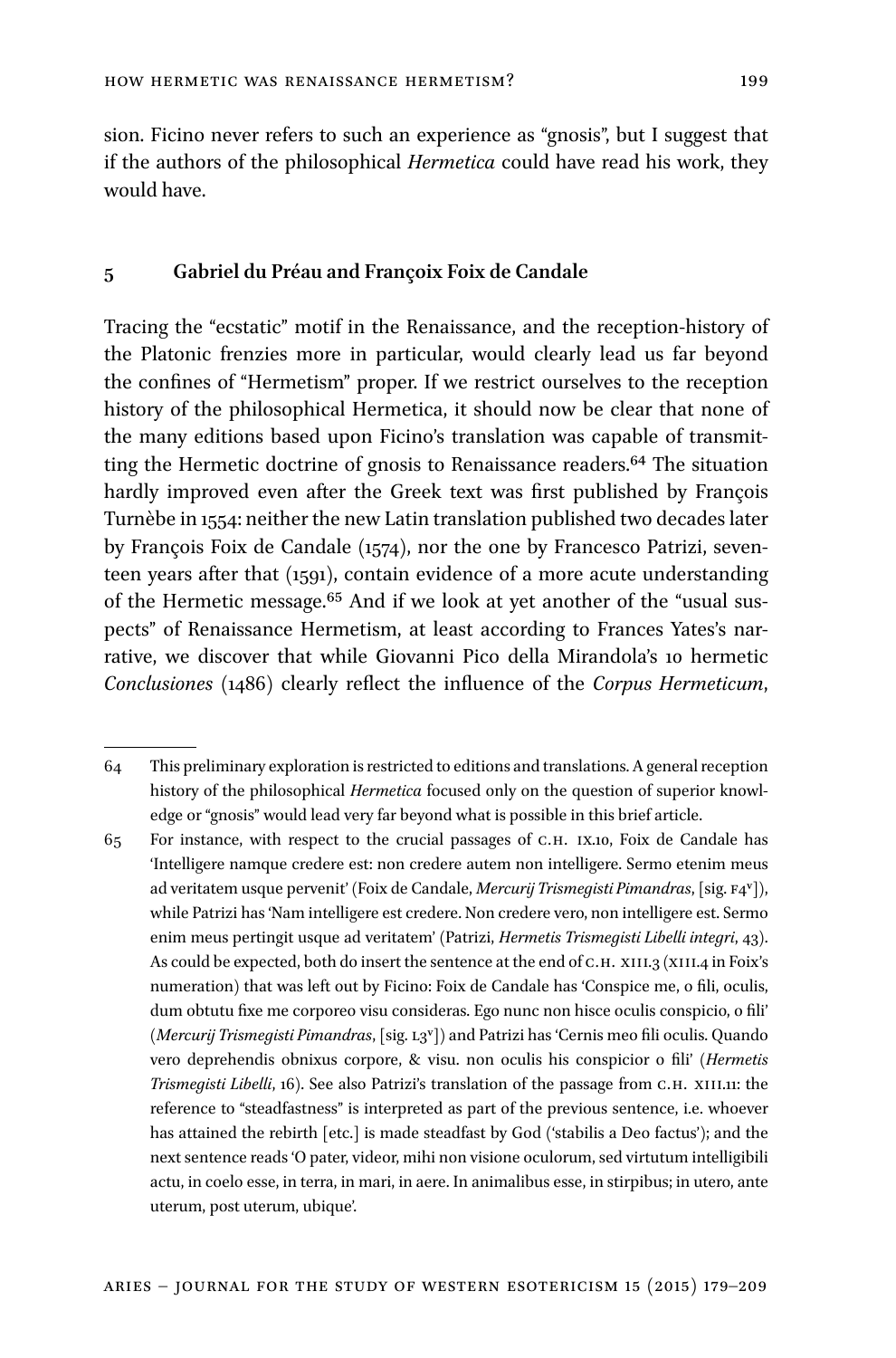200 hanegraaf hanegraaf hanegraaf hanegraaf hanegraaf hanegraaf hanegraaf hanegraaf hanegraaf hanegraaf hanegraaf h

their focus is entirely theoretical and they show no interest in any concept of "superior knowledge" or gnosis, with or without ecstatic states of consciousness.

As far as I have been able to ascertain, there are very few exceptions to this disappointing lack of understanding concerning ancient Hermetic spirituality among Renaissance thinkers. As we have seen, only Lazzarelli appears to have grasped the Hermetic message with some degree of adequacy already during Ficino's lifetime; but his *Crater Hermetis* was published only in a seriously abridged version by Lefèvre d'Étaples in 1505, and its impact seems to have been small—with the notable exception of Cornelius Agrippa, whose essential beliefs were indebted to Lazzarellian Hermetism much more profoundly than has been recognized so far. For that story, fascinating as it is, I have to refer the reader to a separate publication.<sup>66</sup> Apart from Lazzarelli and Agrippa, I have so far found only two relative exceptions to the general lack of comprehension of Hermetism among Renaissance thinkers.

Gabriel du Préau's French translation of the *Corpus Hermeticum*, published in 1549, was based upon three different editions of Ficino's Latin translation, and du Préau notes himself that these contradicted one another in so many respects that it made him quite nervous.<sup>67</sup> The hierarchy of types of knowledge in c.h. ix.10 has vanished in Du Préau as it had in Ficino.68 In the translation of c.h. x.5, the original idea that perfect knowledge requires 'suppression of the senses' is even changed by du Préau into its opposite: he writes that we need to apply all our senses to the task!<sup>69</sup> Perhaps most interesting is the case of C.H. XIII.3: du Préau does re-insert the final line that was omitted in Ficino's translation, and his French version can be rendered as follows:

<sup>66</sup> Hanegraaff, 'Better than Magic'.

<sup>67</sup> 'Je me suis semblablement aidé de troys exemplaires en divers lieux inprimez, l'un à Venise l'autre à Paris, l'autre à Basle, lesquelz en maints lieux se contrarient: ou certes ay tousiours usé de celuy qui m'a semblé approcher au plus pres du sain & entier sens de l'Autheur. Ou ie laisse a penser, combine i'ay eu en cela l'esprit vexé & tormenté' (du Préau, *Mercure Trismegiste Hermes*, 'Au debonnaire et studieux Lecteur' [unpaginated]).

<sup>68</sup> 'Au moyen qu'entendre n'est autre chose, que croyre: comme au contraire ne vouloir croyre, n'est qu'ignorer. Car tout ce que ie dy, n'est que verité …'. (du Préau, *Mercure Trismegiste*, 37; here and in later references I follow Du Préau's first edition of 1549, except for a few very minor emendations based upon comparison with the more easily accessible 1579 edition titled *Le Pimandre de Mercure Trismegiste*. I am grateful to Antoine Faivre for lending me his copy of the rare 1549 edition).

<sup>69</sup> 'Au moyen que l'entiere & parfaite cognoissance d'iceluy, n'est autre chose qu'un silence divin, & ententive application de tous les sens' (clearly reflecting Ficino's 'intenta omnium applicatio'; du Préau, *Mercure Trismegiste*, 39).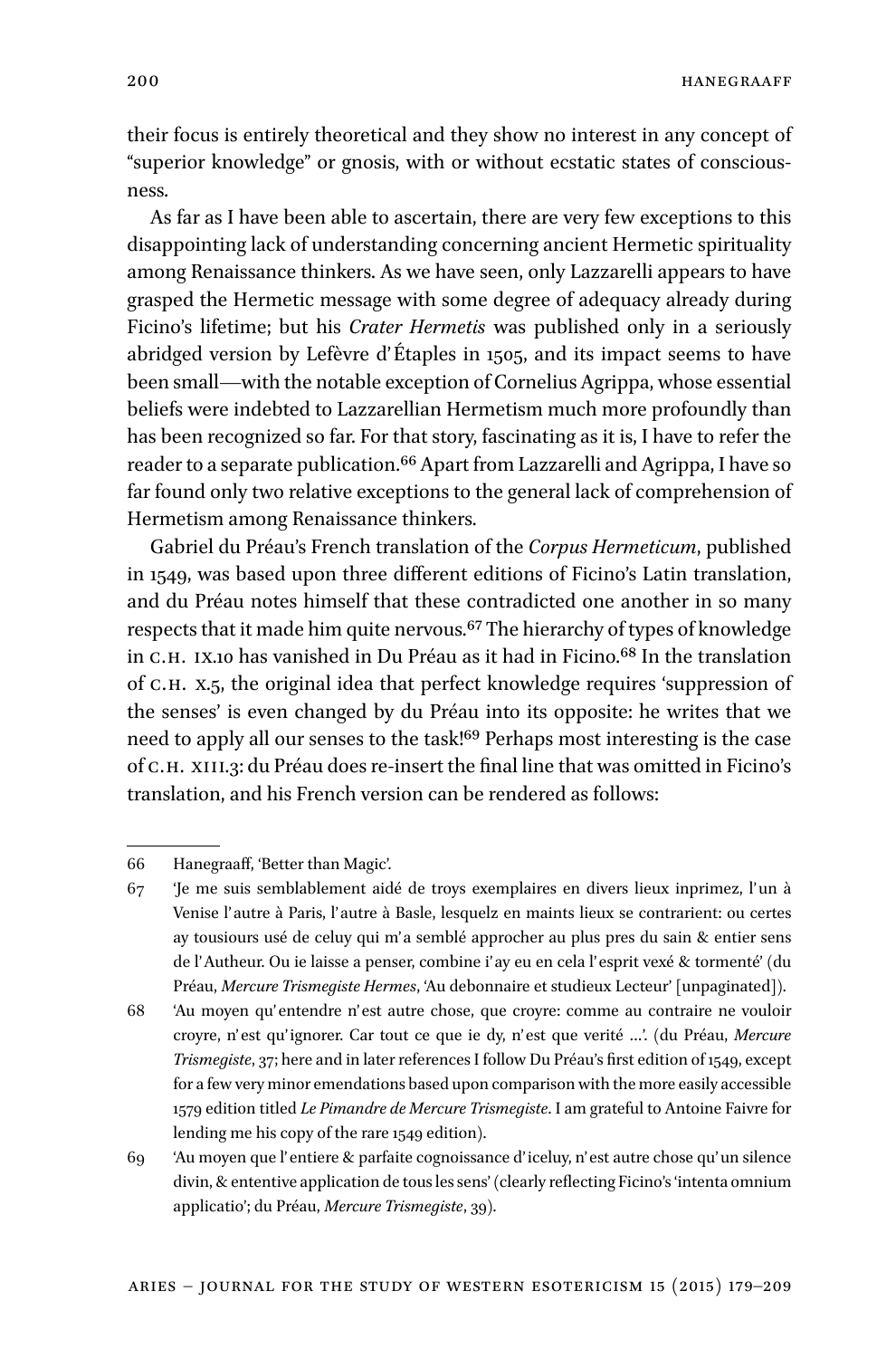What shall I say, my son? I do not know what to say, except that I beheld a true spectacle and vision that it pleased God to reveal to me by a special grace.70 So that I am now translated into an immortal body, such as that I am no longer who I was before. I am made into the likeness of God's thought [*la divine pensée*] that was recently shown to me. It is a mystery, my son, that one should not teach just like that, nor publish rashly and unthinkingly. Learn this, therefore, and see it clearly through the appearance of that element that has been created and formed, through which this mystery can easily be seen and known through one's eyes. You see that because of this element I do not take into account the first species that I have, since I have an altogether different colour, texture, or limit than before. For I am now withdrawn from all those things. At present you see me with your corporeal eyes, my son, but if you are attentive with body and gaze to that on which you meditate, you no longer see with such eyes but with [in]eternal ones.71

What we see here is that the passage is interpreted in terms of a vision given to Hermes by God through a special act of grace, and as an allusion to a Christian understanding of interior rebirth or regeneration. Du Préau added a marginal note of explanation to emphasize that point:

He [Hermes] shows how the process of regeneration must take place, through some vision that he showed him  $[=$  Tat, presumably]: note that just as he seems to be other than he was, without his body changing into a different species than before, it is thus that must happen this regeneration

<sup>70</sup> Here a marginal note is added by du Préau (see main text).

<sup>71</sup> 'Que diray ie mon filz? Ie ne scay que dire, fors que ie voy un vray spectacle & vision qu'il plaist à Dieu de speciale grace maintenant me reveler\*. Dont ie suis de present translaté en un corps immortel, tellement que ne suis plus celuy qu'estois tantost: ains suis fait tel que la divine pensée, laquelle c'est n'agueres à moy demonstrée. C'est un mystere, mon filz qui ne se doit facilement enseigner, ny temererement, & à la volée publier. Parquoy aprends le, & le voy evidemment par l'aparence de cest element qui vient d'estre crée & formé: par lequel ce mystere se peult voir aysément, & oculairement se cognoistre. Tu voy que par cest element ie ne tiens conte de la premiere espece que i'ay: non que i'aye toutesfois autre couleur, ou attouchement, ou limitation, qu'au paravant. Car ie suis maintenant reculé de toutes ces choses. Tu me voys de present des yeux corporelz mon filz, mais quand tu es ententif de corps & d'aspect à ce que tu medites, tu ne voys pas lors de telz yeux, ains des ineternelz' (du Préau, *Mercure Trismegiste*, 64).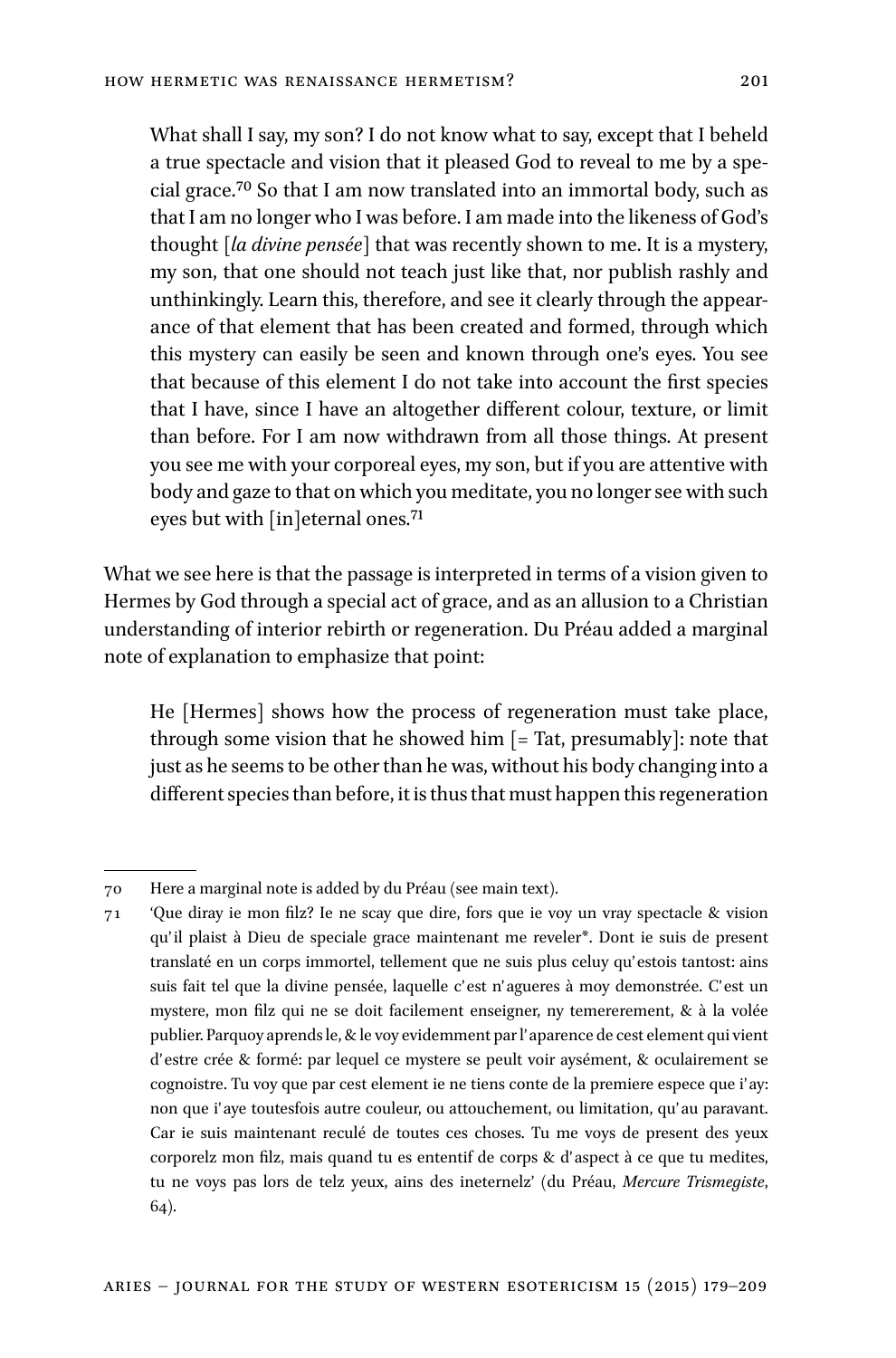through the son of God taking on a human body, under which his divinity is hidden, as says St. Paul in Romans 5:2.72

As for the passage in C.H. XIII.11, du Préau rendered it quite nicely as follows:

I now see it well, my father, and understand it not through the gaze of my mortal eyes but through the power and virtue of my understanding working through its interior forces. I am now in heaven, in earth, in the water, in the air, in all animals, in all trees, in all bodies, both when they were made and after they will cease to exist, and finally in every place.<sup>73</sup>

Note that the original reference of being 'before the womb, in the womb, after the womb', with its hint of transmigration or reincarnation, has been silently removed: the pupil now experiences himself as being present in 'all bodies'. In sum, I would say that du Préau's translation reflects a certain degree of progress in interpretation of the Hermetic message: although it is thoroughly Christianized, we can at least see now that a process of interior "rebirth" is taking place.

Some years after his Latin translation of 1574, Foix de Candale published an additional new French translation of the *Corpus Hermeticum*, with very extensive commentaries, under the title *Le Pimandre de Mercure Trismegiste*  $(1579)$ . In his interpretation of C.H. IX.10, he seems to suggest that the truths of faith lie beyond the domain where language (*la parole*) can reach.74 This

<sup>72</sup> 'Il monstre comment se devoit faire la regeneration, par quelque vision qu'il luy monstroit: scavoir est que tout ainsi qu'il sembloit estre autre qu'il n'estoit sans changer son corps en autre espece qu'au paravant: que ainsi se devoit faire ceste regeneration par le filz de Dieu prenant un corps humain, souz lequel seroit sa divinité cachée comme dit S. Paul. Ro. 5. 2 [etc.]'.

<sup>73</sup> 'Ie l'entends bien maintenant, mon pere, & le comprend non par un regard des yeux mortelz, mais par la force & vertu de mon entendement s'exercant par ses forces interieures. Ie suis de present au ciel, en la terre, en l'eau, en l'air, dedans tous animaux, dedans tous arbres, dedans tous corps, & premier qu'ilz fussent faitz, & apres qu'ilz cesseront d'estre, finablement en tout lieu' (du Préau, *Mercure Trismegiste*, 66).

<sup>74</sup> 'Ces choses donc, ô Aesculape, te sembleront veritables les entendant, & incroyables les ignorant. Car entendre est croire, & ne croire est n'entendre pas. Ma parole est parvenue iusques à la verité, la pensée est grande: & estant conduite par la parole iusques à quelque chose, peut parvenir à la verité. Laquelle ayant apperçeu toutes choses, & trouve estre consonantes à ce, qui est exposé par la parole, a creu, & a acquiescé en ceste belle foy. A ceux donc, qui entendent les choses, qui nous ont esté dictes de Dieu, elles seront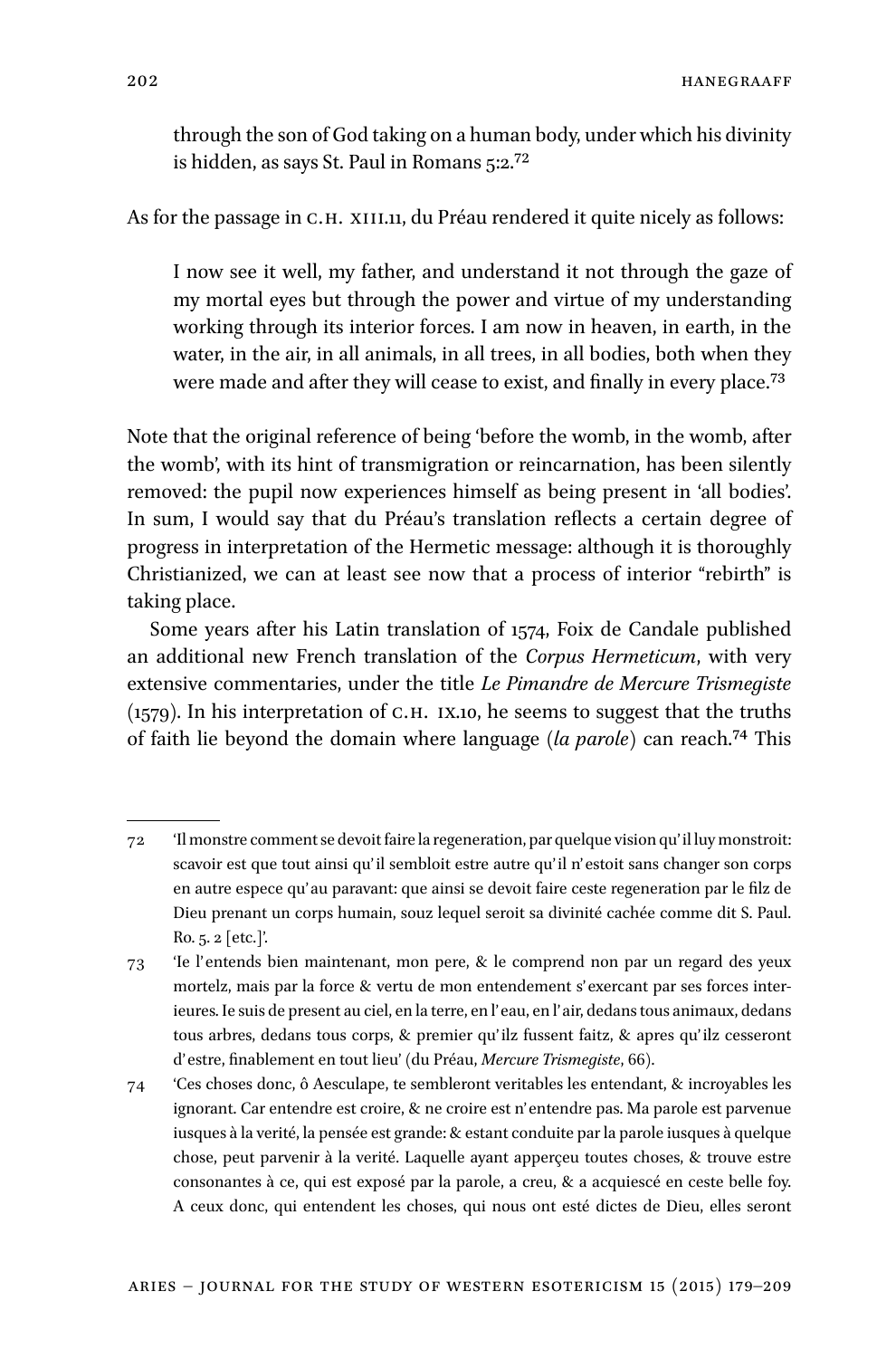is probably no coincidence, for in his long and verbose commentary, based upon the leading idea of a perfect consonance between the Hermetic teachings and the Christian faith, Foix de Candale now presents us with something very close to the hierarchy of knowledge originally intended in the Hermetic text. He argues that 'faith has its degrees'75 and distinguishes between a first degree of simple 'listening', a second degree of 'believing', and a third and highest degree of 'understanding & knowledge of God:'

The third degree is knowing or understanding, which is given by God to the man who generously pursues in himself the exercise of faith, through which he advances in the knowledge of divine things, through the opening of that grand example of whom we have often spoken, and in whom man sees that which the mouth cannot speak, the eye has not seen, and the heart has not thought, as seen by St. Paul in his ecstasy, by Moses on the mountain, and by Hermes in his vision.76

The last reference is, of course, to the vision of Poimandres described in c.h. i. Foix de Candale emphasizes that it does not involve corporeal sleep and, interestingly, makes explicit reference to the Platonic terminology of divine frenzy through erotic "desire":

… when the affection & generous will make use of their intelligible virtues with ardent desire, to conceive of a subject that is greater and more worthy of veneration than they are capable of comprehending. And by this means they can be easily vanquished & subjugated, even without any corporeal sleep, through the intelligible virtues, guided by a good will & ardent affection, as we see happen to Hermes in this place, without any corporeal sleep an abnegation & suppression of the senses.77

croyables: & à ceux, qui ne les entendent, incroyables. Ces choses & tant te soient dictes du sens & intelligence' (Foix de Candale, *Le Pimandre de Mercure Trismegiste*, 321–322).

<sup>75</sup> 'Car la foy a ses degrez' (ibid., 323).

<sup>76</sup> 'Le tiers degré est cognoistre ou entendre, lequel est donné de Dieu a l'homme qui continue liberalement en soy l'exercise de la foy, par lequel il entre si avant en cognoissance des choses divines, par l'ouverture de ce grand exemplaire, duquel nous avons souvent parlé, & dans lequel l'homme voit ce, que bouche ne peut dire, œil n'a veu, & cœur n'a pensé, comme sainct Pol la veu en son ravissement, Moïse en la montaigne, & Mercure dans sa vision' (ibid., 323).

<sup>77</sup> 'quand l'affection & liberale volonté employe d'ardant desir ses vertus intelligibles, a concevoir subiect plus grand & digne qu'ilz ne peuvent comprandre. Et par ce moyen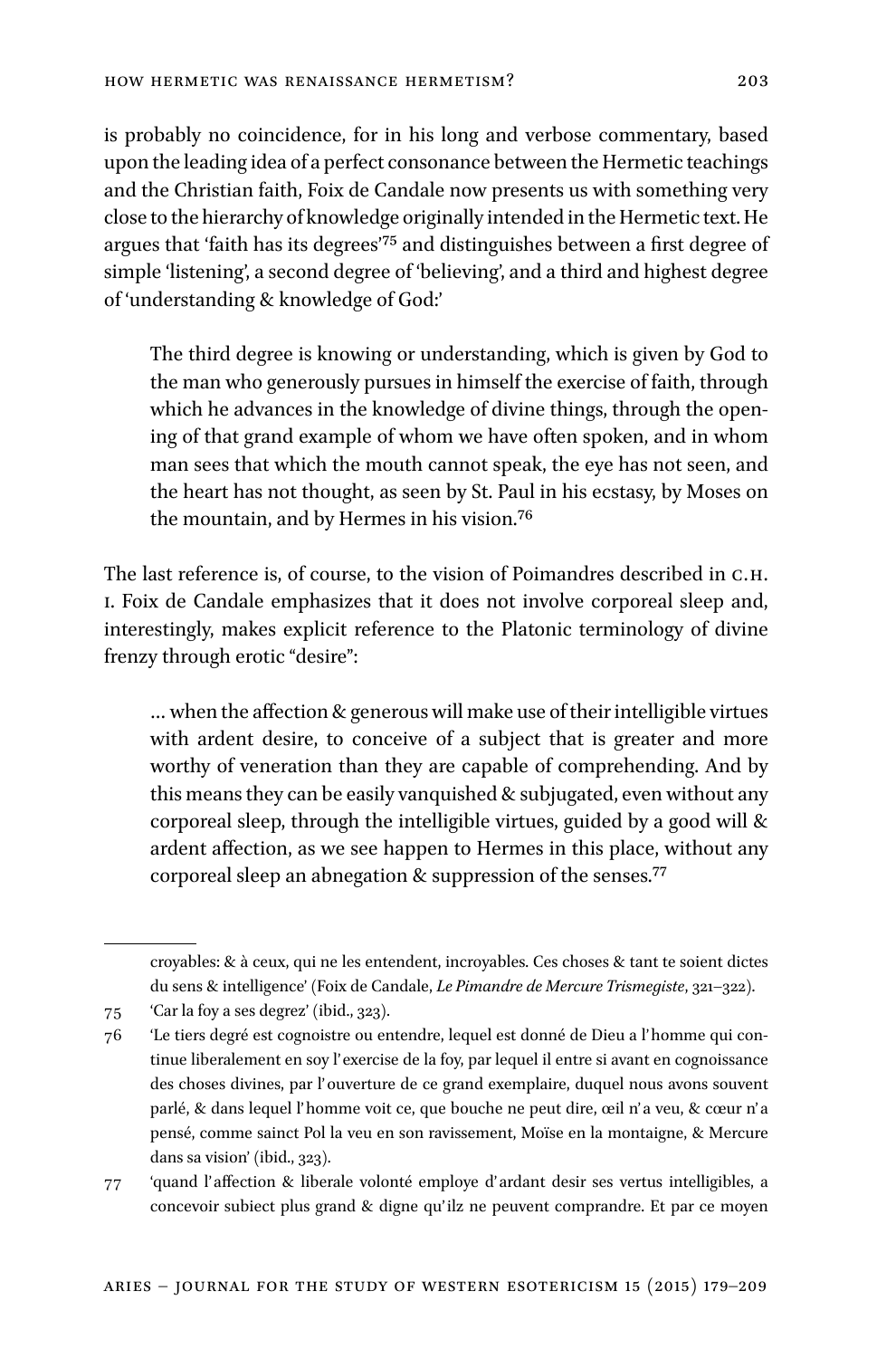Foix de Candale explains that this is how 'saintly persons' have always been addressed by God in visions, mentioning Daniel and St. Paul as examples. In such cases, the normal bodily forces and faculties are temporarily suppressed, so that they fall to the ground, and nothing is left to them but

… the use of reason, intelligence, & knowledge, together with the other intelligible virtues, for which it is more than reasonable that all corporeal actions & virtues make place while keeping silence, given their dignity over above matter and all that belongs to it.78

That the contents of the vision go beyond normal understanding is likewise typical for true divine ecstasy, according to Foix de Candale. Hermes perceives a person who is

… *boundless*—which must be understood in term of size—and *incomprehensible*, that is to say, as regards his form or representation, which are the pure qualities proper to the vision of a subject that is so marvelous that it can neither be understood by any measure or figure, nor circumscribed by the imagination, no matter how subtle.79

Of course Foix de Candale is thinking entirely from a pious Roman Catholic perspective, assuming that Hermes represents the eternal Christian truth of the *philosophia perennis*. But he also does show, at last, some explicit interest in, and sensitivity to, the original Hermetic concept of "superior knowledge" (although obviously without using a term such as "gnosis"). This was a modest first step, at last, towards a more adequate understanding of the Hermetic message.

peuvent facilement estre vaincus & subiuguez, voire sans aucun sommeil corporel, par les vertus intelligibles, conduites d'une bonne volonté & affection ardante, comme en c'est endroit nous voyons estre advenu à Mercure, sans aucun sommeil corporel un amortissement & suppression de sens' (ibid., 2).

<sup>78</sup> 'l'usage de la raison, intelligence, & cognoissance, avec les autres vertus intelligibles, ausquelles il est plus que raisonnable, que toutes actions, & vertus corporeles donnent lieu & silence, à cause de la dignité qu'elles ont par dessus la matière & toute sa suitte' (ibid., 2).

<sup>79</sup> '*desmesuree*, entendons en grandeur, *et incomprehensible*, c'est à dire de forme ou representation: qui sont les pures qualitez propres à la vision d'un si merveilleux subiect, de ne pouvoir estre comprins par grandeur quelconque, ny figure, ou circonscrit par imagination o[u] subtilité quelconque' (ibid., 2).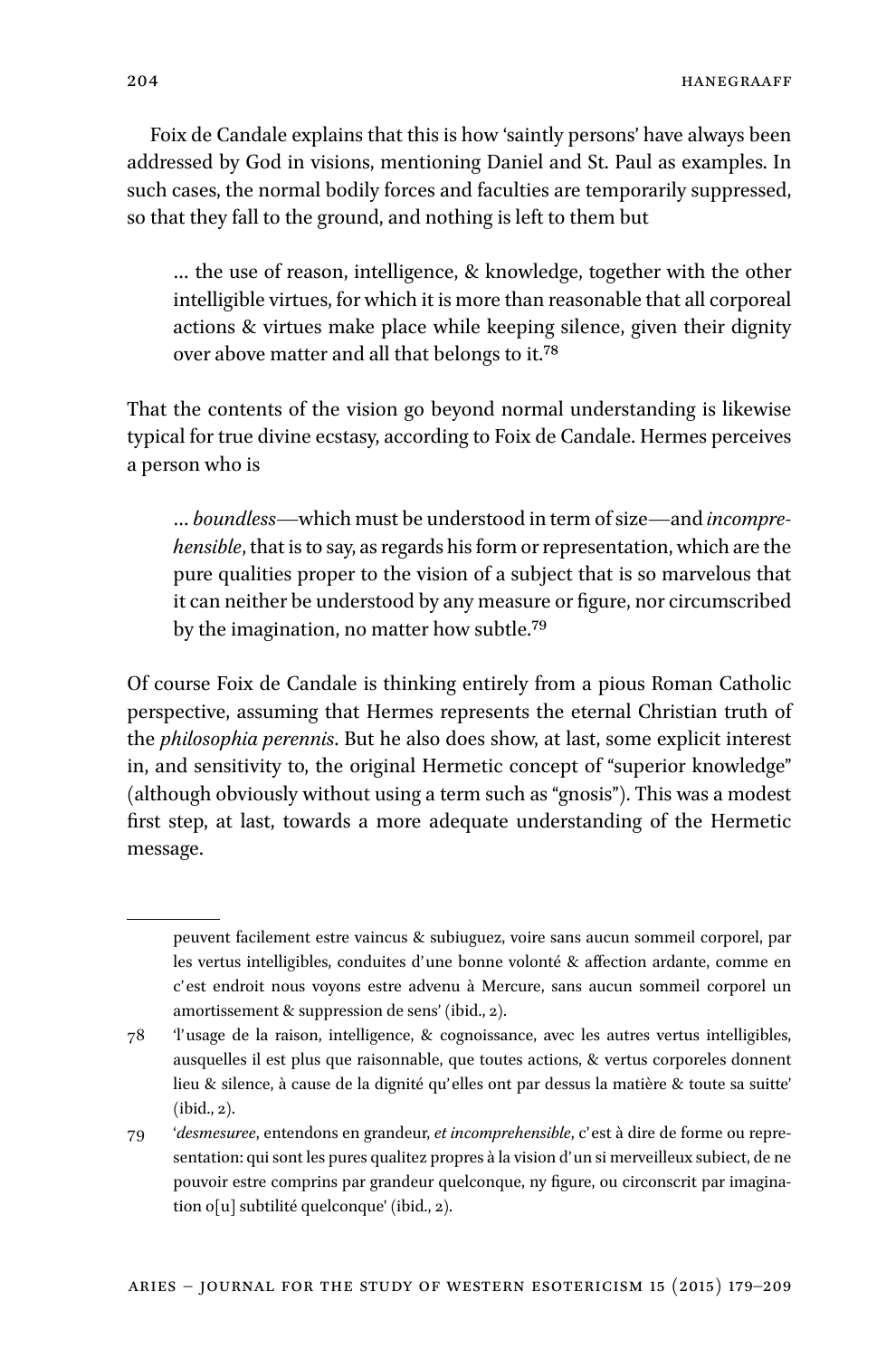#### **6 The End of a Grand Narrative**

My conclusions in the previous section do not pretend to be more than exploratory. Very important research has been done in recent years on the material transmission of Hermetic texts by means of editions and translations during the Renaissance, and such research is the indispensable foundation for everything else. But because most of this research does not go beyond the bibliographic level, we still have much to learn and discover about how the *contents* of the various editions and translations in fact relate to each other, or about how editors, translators and commentators interpreted those contents from their various doctrinal or philosophical perspectives. With respect to Ficino, what I have been arguing can be summed up in one sentence: he does not seem to have understood much of the specific religious message of the philosophical Hermetica when he translated the *Corpus* in 1463, but he did discover a closely equivalent message in the Platonic philosophy (obviously understood by him through the lenses of various other, Middle- and Neoplatonic authors and texts).

If my analysis is more or less correct, there are several consequences. Firstly, the iconic status of the 1471 Treviso edition of Ficino's *Pimander* needs to be revised and relativized. Due to its butchered condition, it must have created more confusion than clarity; and, moreover, it did not bring anything new to what Renaissance thinkers already knew (or rather, believed they knew) about Hermes and his message. Secondly, "Renaissance Hermetism" was actually not very "Hermetic" at all. The essential Hermetic doctrine of salvation by means of a "supra-rational" knowledge or gnosis was largely or completely overlooked. With just very few exceptions (perhaps only Lazzarelli, followed by Agrippa), it seems that Renaissance intellectuals were far more interested in aspects that are in fact marginal to the *Corpus Hermeticum* and the philosophical Hermetica generally: notably the idea of a venerable *prisca theologia* and concepts of astral magic. Thirdly, it follows that we cannot speak of a "Hermetic Tradition" in any precise sense of the word, that is to say, of an actual transmission of Hermetic spirituality from Late Antiquity to the Renaissance. That terminology should be abandoned. It is much more correct to speak of a *discourse* about Hermes. Finally, this discourse should not be seen as some autonomous entity. It makes more sense to see it as just one dimension of a much broader and more fundamental Renaissance discourse on ancient wisdom. As suggested earlier, we might refer to it as Platonic Orientalism: the idea of a very ancient spiritual wisdom transmitted by Platonism and originating not in Greece but deriving from some Oriental source. The most important candidates were Zoroaster, Hermes, and Moses; and hence we could speak of a Zoroastrian,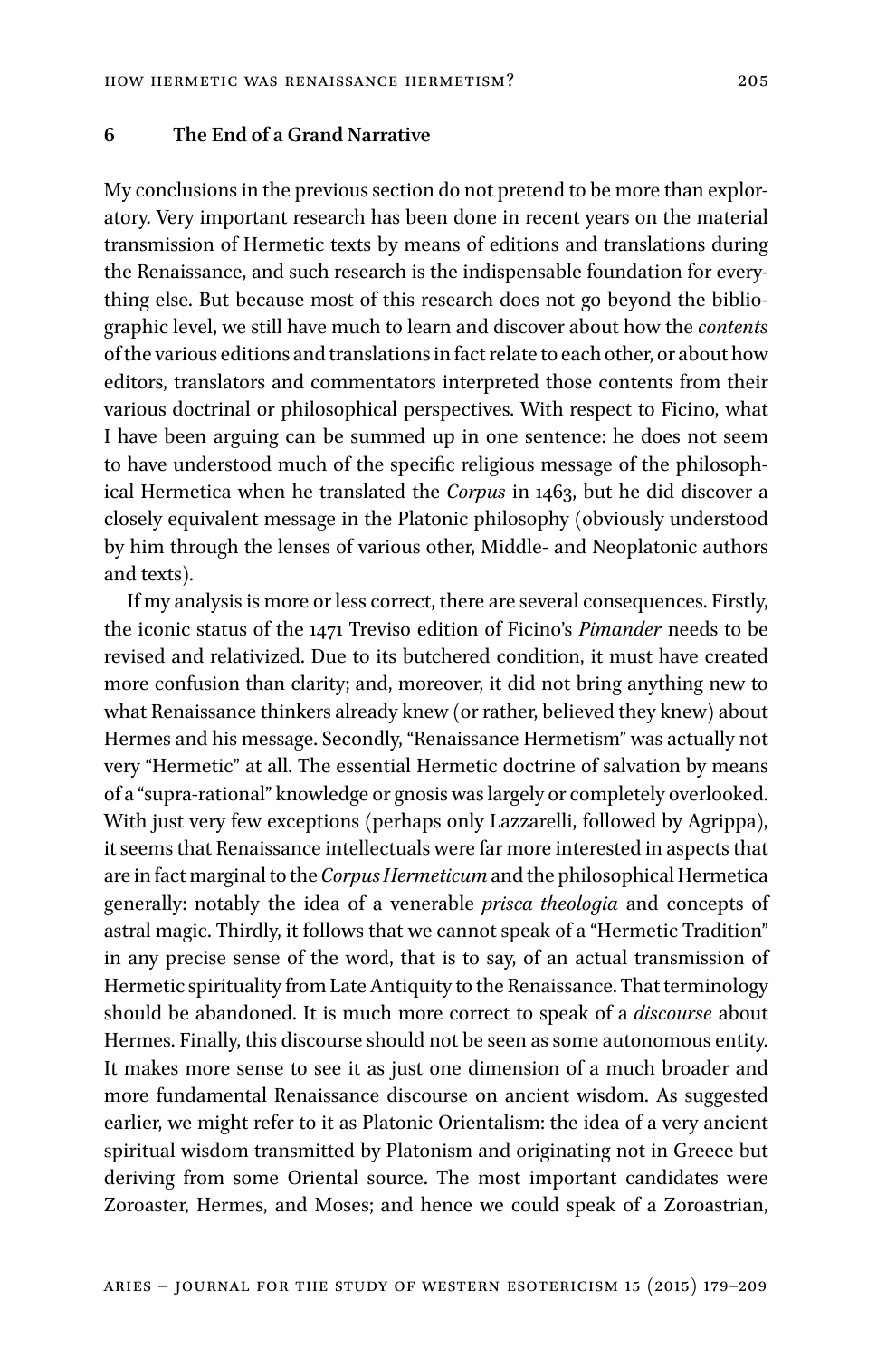a Hermetic, and a Mosaic variant of Platonic Orientalism. Very significantly, the Hermetic variant was defended *not* by Ficino but by Lazzarelli. Ficino preferred the Zoroastrian option, while Pico della Mirandola went for the Mosaic one.

All of this implies a decisive final end to the grand narrative presented by Frances Yates half a century ago. While some readers might regret this, Yates herself, in an article published in 1979, showed a healthy sense of realism and modesty in this regard: 'My next book … will not be a "Yates Thesis" but only another Yates attempt at laborious digging, or a sign-posting of fields in the hope that others will dig more deeply'.<sup>80</sup> And so they have done indeed. If a deeper analysis of the Hermetic materials and their manner of transmission implies the demise of Frances Yates' "Hermetic Tradition", one has to believe that—whether grudgingly or not—she would approve of the fact.

#### **Bibliography**

- Alt, Peter-André, *Imaginäres Geheimwissen: Untersuchungen zum Hermetismus in literarischen Texten der Frühen Neuzeit*, Göttingen: v & r Unipress 2012.
- Alt, Peter-André & Volkard Wels (eds.), *Konzepte des Hermetismus in der Literatur der Frühen Neuzeit*, Göttingen: v & r Unipress 2010.
- Broek, Roelof van den, 'Hermes Trismegistus i: Antiquity', in: Hanegraaff et al., *Dictionary of Gnosis and Western Esotericism*, Leiden / Boston: Brill 2005, 474–478.
- Broek, Roelof van den & Wouter J. Hanegraaff (eds.), *Gnosis and Hermeticism from Antiquity to Modern Times*, Albany, ny: State University of New York Press 1998.
- Broek, Roelof van den & Cis van Heertum (eds.), *From Poimandres to Jacob Böhme: Gnosis, Hermetism and the Christian Tradition*, Amsterdam: In de Pelikaan 2000.
- Broek, Roelof van den, *Hermes Trismegistus: Inleiding, Teksten, Commentaren*, Amsterdam 2006.
- Campanelli, Maurizio, 'Introduzione', in: Campanelli (ed.), *Mercurii Trismegisti Pimander*, xxi–cclv.
- Campanelli, Maurizio (ed.), *Mercurii Trismegisti Pimander sive De Potestate et Sapientia Dei*, Torino: Nino Aragno 2011.
- Copenhaver, Brian P., *Hermetica: The Greek Corpus Hermeticum and the Latin Asclepius in a New English Translation with Notes and Introduction*, Cambridge: Cambridge University Press 1992.

<sup>80</sup> Frances Yates in *Encounter* 3 (1979), 61, as quoted inJacob & Gosselin, 'Dame Frances Yates', 425.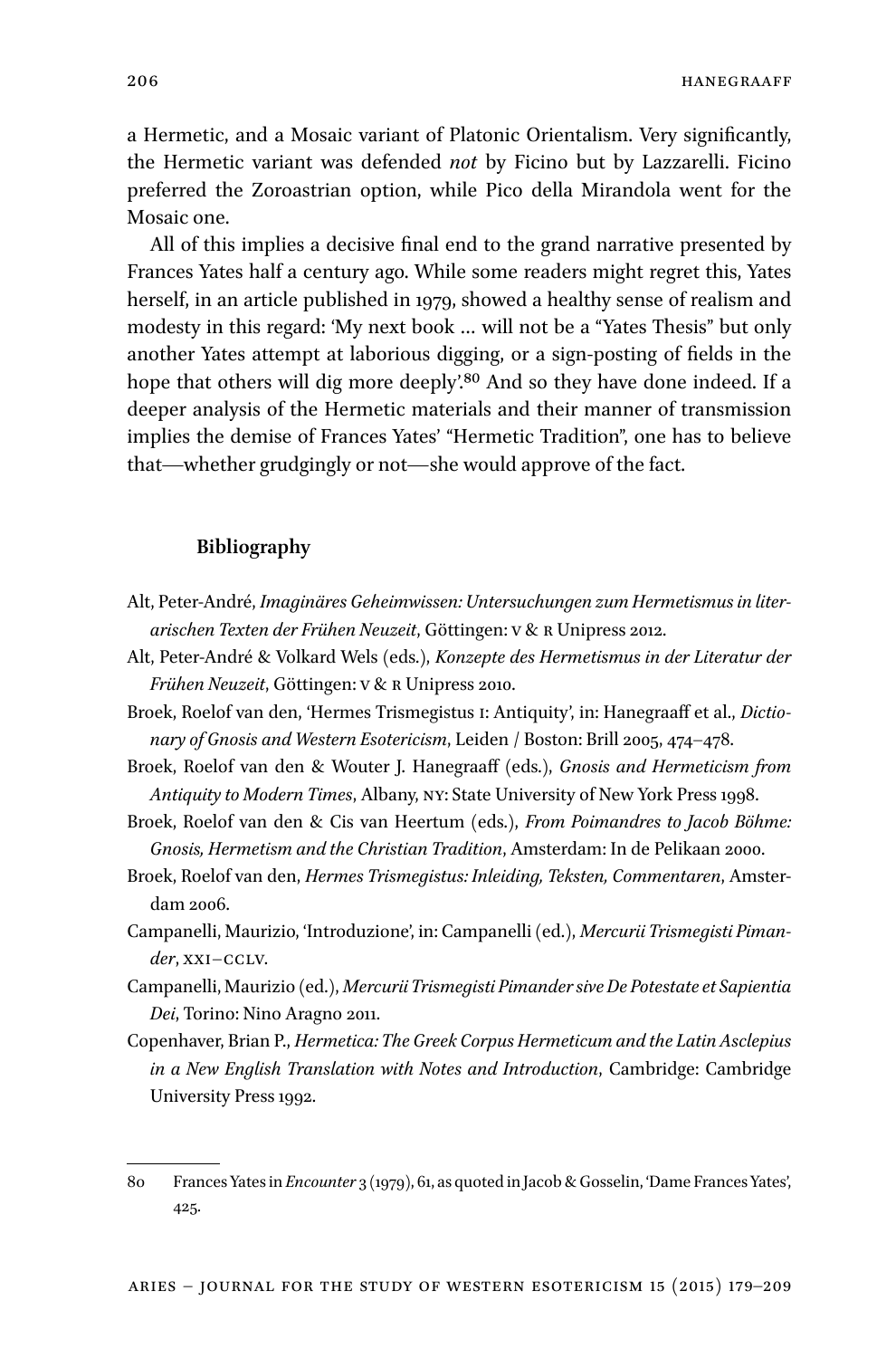- Ebeling, Florian, *The Secret History of Hermes Trismegistus: Hermeticism from Ancient to Modern Times*, Ithaca / London: Cornell University Press 2007.
- Ficino, Marsilio, *Platonic Theology* (M.J.B. Allen, transl. / J. Hankins, ed.), vol. 4, Cambridge Mass. / London: Harvard University Press 2004.
- Foix de Candale, François, *Mercurij Trismegisti Pimandras utraque lingua restitutus*, Bordeaux 1574.
- Foix de Candale, François, *Le Pimandre de Mercure Trismegiste de la Philosophie Chrestienne, Cognoissance du verbe divin, & de l' excellence des œuvres de Dieu*, Bordeaux 1579.
- Fowden, Garth, *The Egyptian Hermes: A Historical Approach to the Late Pagan Mind*, Princeton: Princeton University Press 1986.
- Gentile, Sebastiano & Maurizio Campanelli, 'Premessa', in: Campanelli (ed.), *Mercurii Trismegisti Pimander*, vii–xii.
- Gilly, Carlos, 'Das Bekenntnis zur Gnosis von Paracelsus bis auf die Schüler Jacob Böhmes', in: van den Broek & van Heertum, *From Poimandres to Jacob Böhme*, 385–425.
- Gentile, Sebastiano & Carlos Gilly, *Marsilio Ficino and the Return of Hermes Trismegistus*, Florence: Centro Di 1999.
- Gilly, Carlos & Cis van Heertum (eds.), *Magic, Alchemy and Science 15th–18th Centuries: The Influence of Hermes Trismegistus*, Venice: Centro Di 2002.
- Hanegraaff, Wouter J., 'Beyond the Yates Paradigm: The Study of Western Esotericism between Counterculture and New Complexity', *Aries* 1:1 (2001): 5–37.
- Hanegraaff, Wouter J., 'La fin de la tradition hermétique: Frances Yates et Lodovico Lazzarelli', *Accademia* vi (2004): 85–101.
- Hanegraaff, Wouter J., 'Lodovico Lazzarelli and the Hermetic Christ: At the Sources of Renaissance Hermetism', in: Hanegraaff & Bouthoorn, *Lodovico Lazzarelli*, 1– 104.
- Hanegraaff, Wouter J., 'Altered States of Knowledge: The Attainment of Gnōsis in the Hermetica', *The International Journal of the Platonic Tradition* 2:2 (2008): 128–163.
- Hanegraaff, Wouter J., 'Under the Mantle of Love: The Mystical Eroticisms of Marsilio Ficino and Giordano Bruno', in:WouterJ. Hanegraaff &JeffreyJ. Kripal (eds.), *Hidden Intercourse: Eros and Sexuality in the History of Western Esotericism*, Leiden: Brill 2008, 175–207.
- Hanegraaff, Wouter J., 'Better than Magic: Cornelius Agrippa and Lazzarellian Hermetism', *Magic, Ritual & Witchcraft* 4:1 (2009): 1–25.
- Hanegraaff, Wouter J., 'The Platonic Frenzies in Marsilio Ficino', in: Jitse Dijkstra, Justin Kroesen & Yme Kuiper (eds.), *Myths, Martyrs and Modernity: Studies in the History of Religions in Honour of Jan N. Bremmer*, Leiden: Brill 2010, 553–567.
- Hanegraaff, Wouter J., *Esotericism and the Academy: Rejected Knowledge in Western Culture*, Cambridge: Cambridge University Press 2012.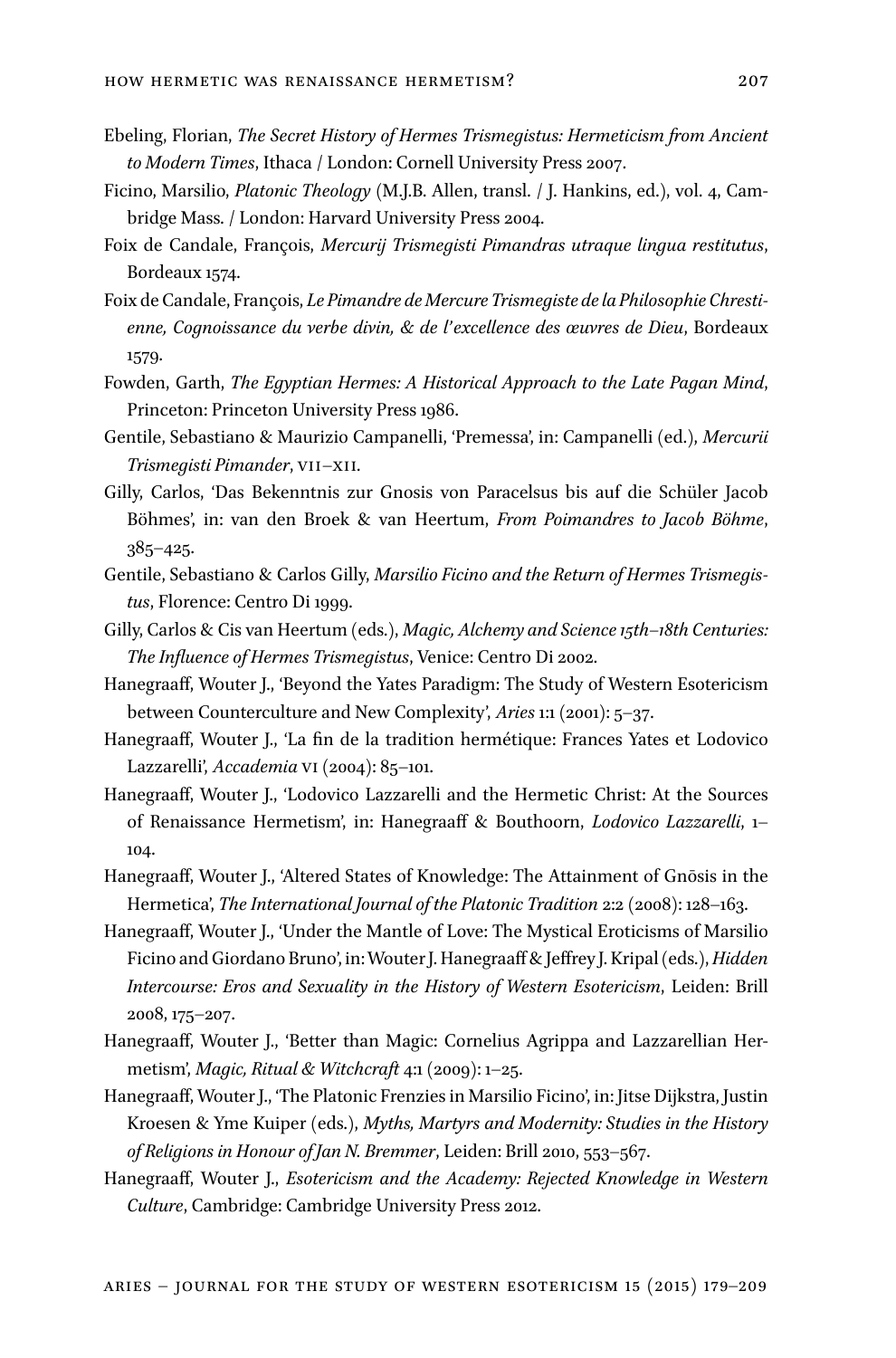- Hanegraaff, Wouter J., 'Hermetism', in: Karla Pollmann et al (eds.), *The Oxford Guide to the Historical Reception of Augustine*, Oxford: Oxford University Press 2013, 1135– 1139.
- Hanegraaff, Wouter J., 'Magic', in: Glenn Alexander Magee (ed.), *The Cambridge Companion to Western Mysticism and Esotericism*, Cambridge: Cambridge University Press 2016.
- Hanegraaff, Wouter J. & Ruud M. Bouthoorn, *Lodovico Lazzarelli (1447–1500): The HermeticWritings and RelatedDocuments*, Tempe, Arizona: Arizona Centerfor Medieval and Renaissance Studies 2005.
- Hanegraaff, Wouter J. (ed.) in collaboration with Antoine Faivre, Roelof van den Broek & Jean-Pierre Brach, *Dictionary of Gnosis and Western Esotericism*, Leiden: Brill 2005.
- Jacob, Margaret & Edward Gosselin, 'Dame Frances Amelia Yates, 28 November 1899– 29 September 1981', *Isis* 73:3 (1982): 424–426.
- Kaminski, Nicola, Heinz J. Drügh & Michael Herrmann (eds.), *Hermetik: Literarische Figurationen zwischen Babylon und Cyberspace*, Tübingen: Max Niemeyer 2002.
- Kerchove, Anna Van den, *La voie d'Hermès: Pratiques rituelles et traités hermétiques*, Leiden / Boston: Brill 2012.
- Kristeller, Paul Oskar, 'Marsilio Ficino e Lodovico Lazzarelli: Contributo alla diffusione delle idee ermetiche nel rinascimento', *Annali della R. Scuola Normale Superiore di Pisa, Lettere Storia e Filosofia* 2.7 (1938): 237–262.
- Kristeller, Paul Oskar, *The Philosophy of Marsilio Ficino*, New York: Columbia University Press 1943.
- Lefèvre d'Étaples, Jacques (ed.), *Contenta in hoc volumine Pimander … Asclepius … Crater Hermetis*, Paris 1505.
- Lefèvre d'Étaples, Jacques (ed.), *Mercurii Trismegisti Pymander, De Potestate et Sapientia Dei. Eiusdem Asclepius, De voluntate dei … Iamblichus … Proclus* …, Basel 1532.
- Lucentini, Paolo, Ilara Parri & Vittoria Perrone Compagni (eds.), *Hermetism from Late Antiquity to Humanism*, Turnhout: Brepols 2003.
- Lucentini, Paolo, 'Hermes Trismegistus II: Middle Ages', in: Hanegraaff et al., *Dictionary of Gnosis and Western Esotericism*, 479–483.
- Lucentini, Paolo & Vittoria Perrone Compagni, 'Hermetic Literature II: Latin Middle Ages', in: Hanegraaff et al., *Dictionary of Gnosis and Western Esotericism*, 499– 529.
- Mahé, Jean-Pierre, *Hermès en Haute-Egypte*, 2 vols., Quebec: Les Presses de l'Université Laval 1978/1982.
- Merkel, I. & Allen G. Debus, *Hermeticism and the Renaissance: Intellectual History and the Occult in Early Modern Europe*, Washington: The Folger Shakespeare Library / London & Toronto: Associated University Press 1988.
- Moreschini, Claudio, *Hermes Christianus: The Intermingling of Hermetic Piety and Christian Thought*, Turnhout: Brepols 2011.